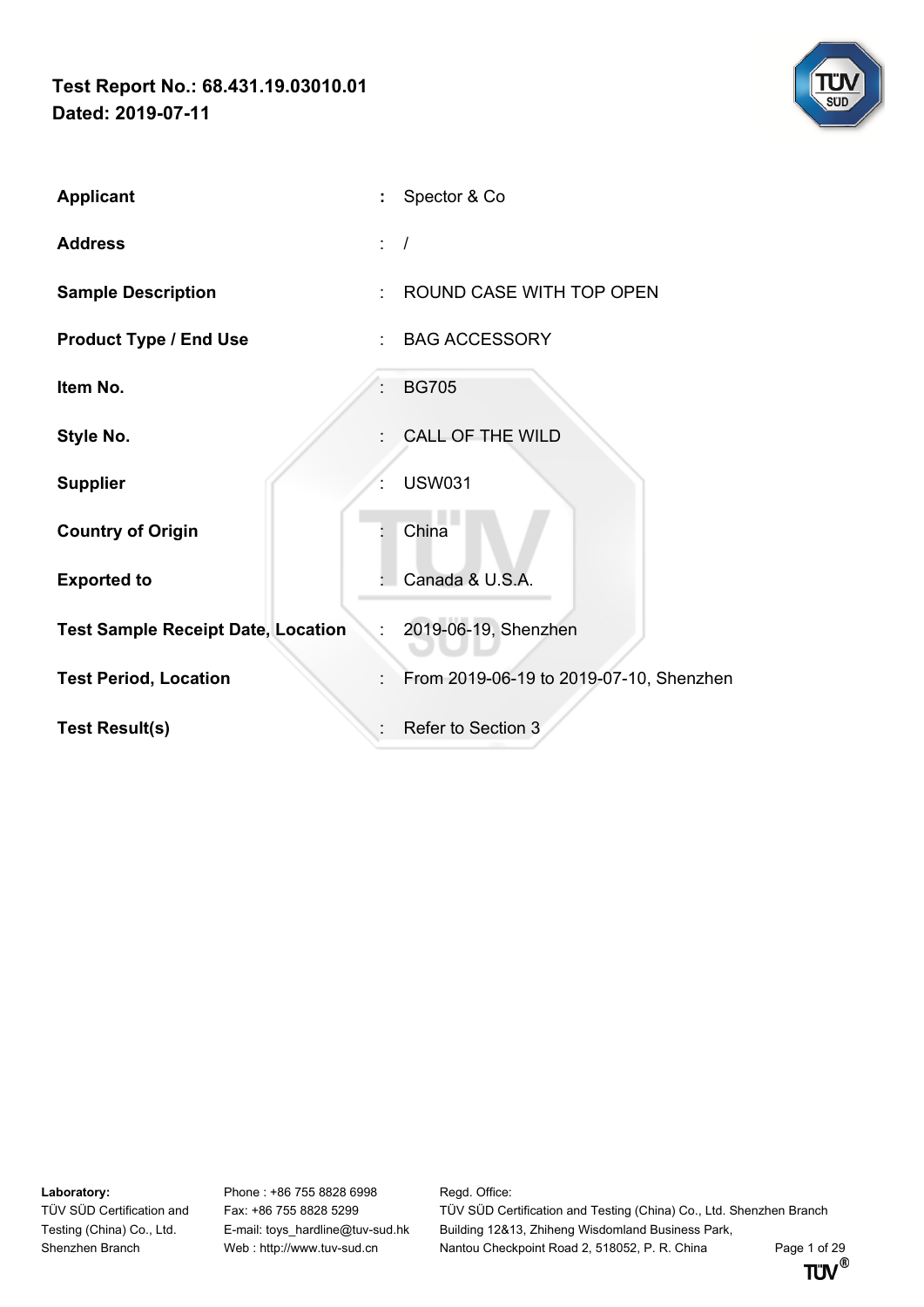

### **Purpose Of Examination / Conclusion:**

|     | No. Test Item(s)                                                                                                  | <b>Conclusion</b>   |
|-----|-------------------------------------------------------------------------------------------------------------------|---------------------|
| 1.  | US California Proposition 65 - Total Cadmium Content Test - Substrate<br>Materials                                | Pass*               |
| 2.  | US California Proposition 65 - Total Cadmium Content Test - Paint and<br><b>Similar Surface-Coating Materials</b> | Pass*               |
| 3.  | US California Proposition 65 - Total Lead Content Test - Substrate<br>Materials                                   | Pass*               |
| 4.  | US California Proposition 65 - Total Lead Content Test - Paint and Similar<br><b>Surface-Coating Materials</b>    | Pass*               |
| 5.  | Canadian Consumer Products Containing Lead Regulations SOR/2018-<br>83 - Total Lead Content Test                  | Pass                |
| 6.  | Canadian Surface Coating Materials Regulations SOR/2016-193 - Total<br><b>Lead Content Test</b>                   | Pass                |
| 7.  | <b>Phthalates Content</b>                                                                                         | Pass*               |
| 8.  | US California Proposition 65 - Phthalates Content                                                                 | Pass*               |
| 9.  | U.S. CFR Title 16 Part 1307 - Phthalates Content                                                                  | Pass                |
| 10. | <b>Tungsten Content Test</b>                                                                                      | Report As Is        |
| 11. | 19 CFR 134.11, Country of origin                                                                                  | Pass                |
|     | 12. Uniform Packaging and Labelling Regulation                                                                    | Pass                |
|     | 13.  US Plastic bag suffocation warnings                                                                          | Pass                |
|     | 14. Marking of Imported Goods Order, (C.R.C., c.535), Country of Origin                                           | Pass                |
| 15. | Charter of French Language, (R.S.Q., c.C-11), Province of Quebec<br>Labeling                                      | Pass                |
|     | 16. Consumer Packaging and Labeling Act (R.S., 1985, c.C-38)                                                      | Pass                |
|     | 17. Textile labelling act and textile labelling and advertising regulations                                       | Pass                |
| 18. | <b>Product dimensions</b>                                                                                         | <b>Report As Is</b> |
| 19. | Product weight                                                                                                    | Report As Is        |
| 20. | Defects                                                                                                           | Pass*               |
| 21. | Workmanship                                                                                                       | Pass*               |
| 22. | Capacity in liters for bag                                                                                        | Report As Is        |
| 23. | Flame Resistance - 45°Angle Test - One Second Flame Impingement                                                   | Pass                |
| 24. | <b>Fiber Content</b>                                                                                              | Report As Is        |
| 25. | Fabric Weight per Unit Area                                                                                       | Report As Is        |

Laboratory: **Phone : +86 755 8828 6998** Regd. Office:

TÜV SÜD Certification and Fax: +86 755 8828 5299 TÜV SÜD Certification and Testing (China) Co., Ltd. Shenzhen Branch Testing (China) Co., Ltd. E-mail: toys\_hardline@tuv-sud.hk Building 12&13, Zhiheng Wisdomland Business Park,

Shenzhen Branch Web : http://www.tuv-sud.cn Nantou Checkpoint Road 2, 518052, P. R. China Page 2 of 29<br>**TTM**<sup>®</sup>

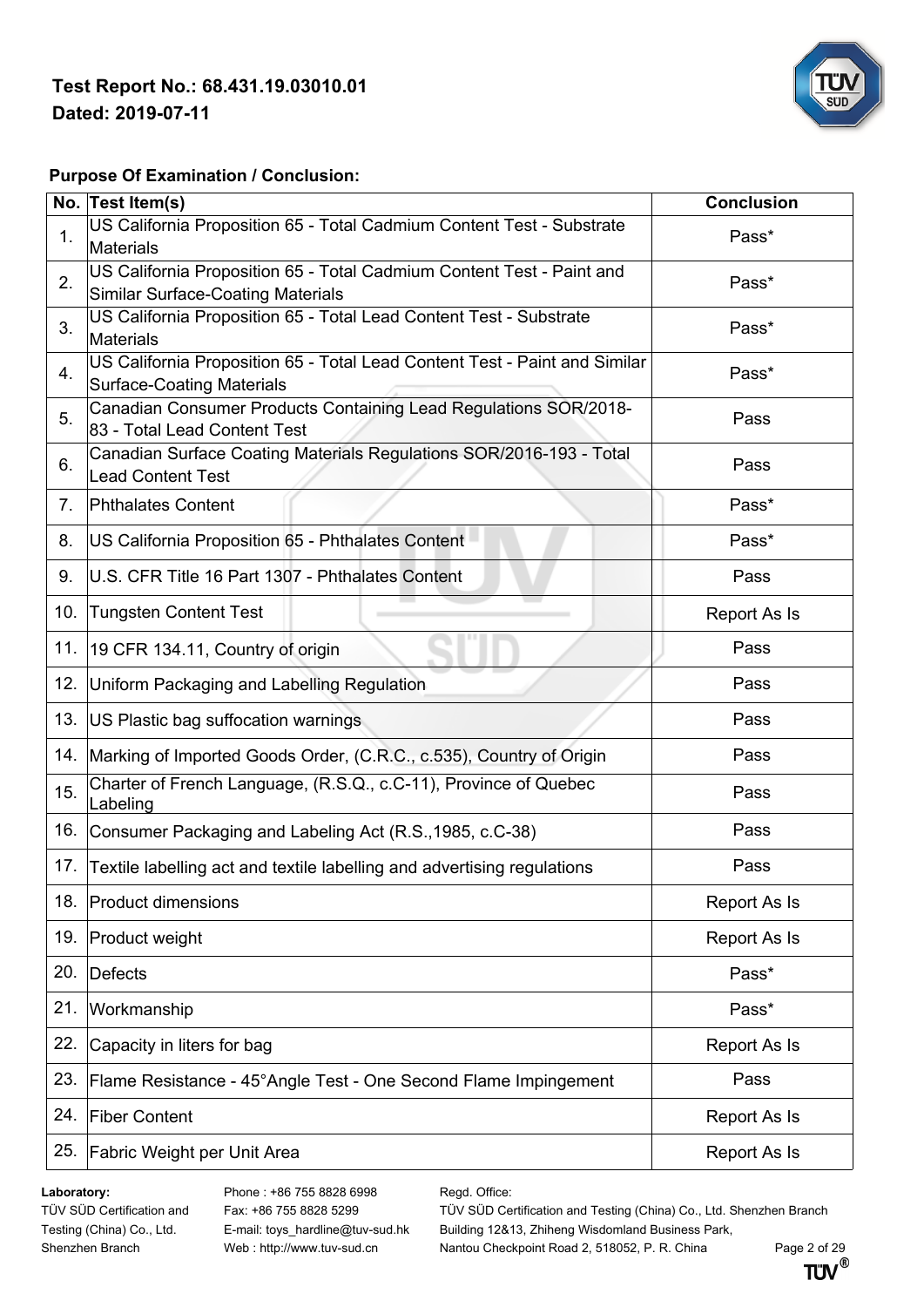

|     | No. Test Item(s)                 | <b>Conclusion</b> |
|-----|----------------------------------|-------------------|
| 26. | Tensile Strength                 | Pass*             |
| 27. | Tear Strength                    | Pass*             |
| 28. | Seam Strength                    | Pass*             |
| 29. | Abrasion Resistance              | Pass*             |
| 30. | <b>Water Repellency</b>          | Report As Is      |
|     | 31. Water Resistance (Rain Test) | Pass*             |
| 32. | Colour Fastness to Crocking      | Pass*             |
|     | 33. Colour Fastness to Light     | Pass*             |
| 34. | Colour Fastness to Water         | Pass*             |
| 35. | <b>Pilling Resistance</b>        | Pass*             |
| 36. | Zipper Strength                  | Report As Is      |
| 37. | <b>Zipper Operability</b>        | Pass*             |

Remarks:

(1) The results relate only to the items tested.

(2) Samples are tested as received.

(3) "\*" denotes the conclusion was drawn according to the client's specification.

(4) The test item and samples were specified by the client

TÜV SÜD Certification and Testing (China) Co., Ltd. Shenzhen Branch TÜV SÜD Group

<Cara Xiang> <Cara Xiang> <Cara Xiang> <Ken Chen> <Senior Project Coordinator>
Access 1999 <Project Manager>
<Project Manager>
<Project Manager>
<Project Manager>
<Project Manager>
<Project Manager>
<Project Manager>
<Project Manager>
<Project Manager>
<Project Manager>
<



Prepared by: Reviewed by:

Disclaimer Measurement Uncertainty:

Unless otherwise agreed upon, Pass or Fail verdicts are given based on the measured values without any considerations of measurement

Laboratory: Phone : +86 755 8828 6998 Regd. Office:

TÜV SÜD Certification and Fax: +86 755 8828 5299 TÜV SÜD Certification and Testing (China) Co., Ltd. Shenzhen Branch Testing (China) Co., Ltd. E-mail: toys hardline@tuv-sud.hk Building 12&13, Zhiheng Wisdomland Business Park, Shenzhen Branch Web : http://www.tuv-sud.cn Nantou Checkpoint Road 2, 518052, P. R. China Page 3 of 29<br>**TTM<sup>®</sup>** 

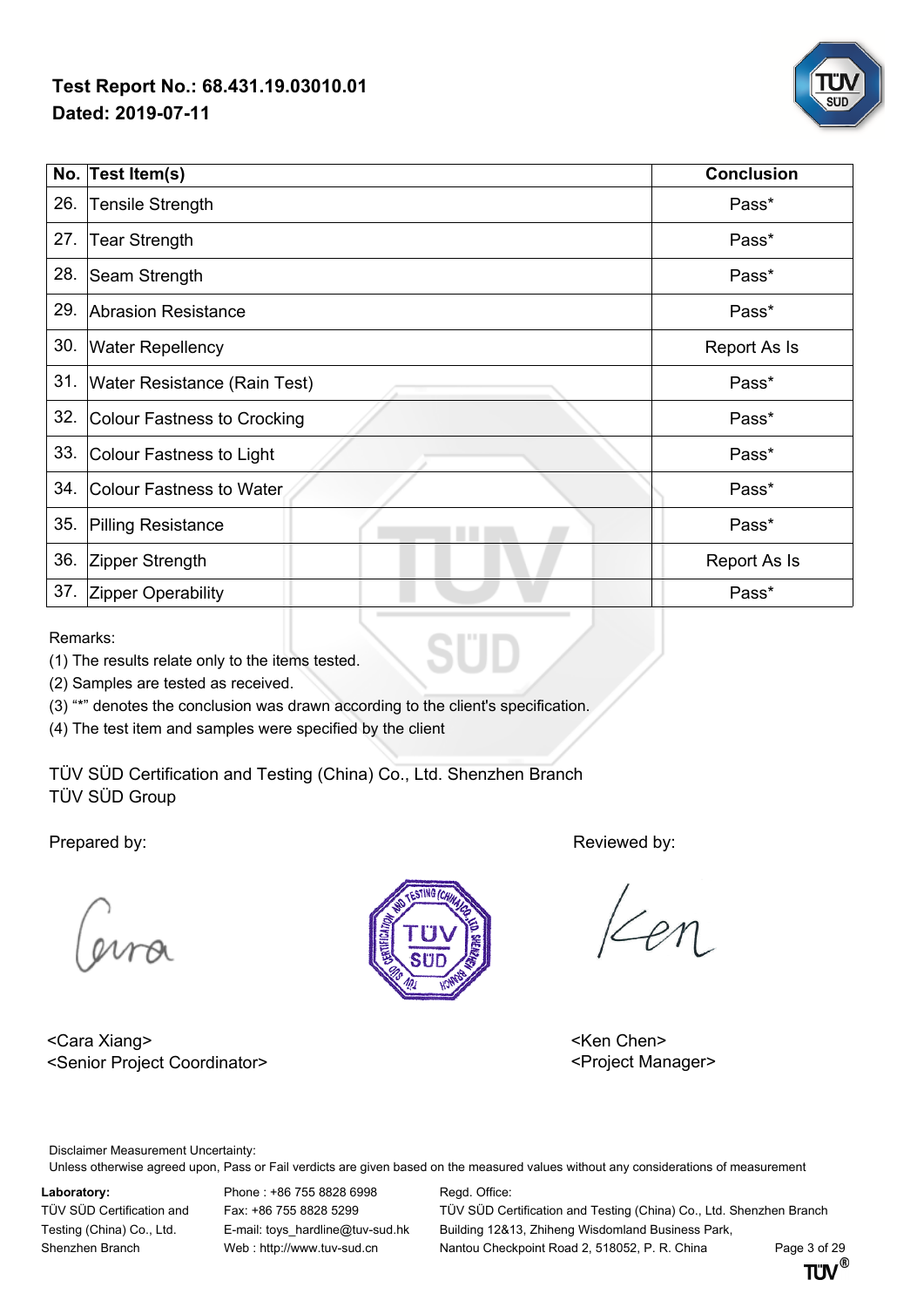

uncertainties. Please note, every test method has a measurement uncertainty which has been evaluated by the laboratory according to ISO/IEC 17025 requirements. By taking measurement uncertainties into account it might happen that measured values can neither be assessed as PASS nor as FAIL.

No extract, abridgment or abstraction from a test report may be published or used to advertise a product without the written consent of the Director of TUV SUD Certification and Testing (China) Co., Ltd. Shenzhen Branch. The results contained herein apply only to the particular sample tested and to the specific test carried out and not to samples of the current production line.

Any use for advertising purposes must be granted in writing. This technical report may only be quoted in full. This report is the result of a single examination of the object in question and is not generally applicable evaluation of the quality of other products in regular production. For further details, please see testing and certification regulation, chapter A-3.4.

The conclusion of test result was drawn according to corresponding regulation or standard method and / or client's requirement



Laboratory: Phone : +86 755 8828 6998 Regd. Office:

TÜV SÜD Certification and Fax: +86 755 8828 5299 TÜV SÜD Certification and Testing (China) Co., Ltd. Shenzhen Branch Testing (China) Co., Ltd. E-mail: toys hardline@tuv-sud.hk Building 12&13, Zhiheng Wisdomland Business Park, Shenzhen Branch Web : http://www.tuv-sud.cn Nantou Checkpoint Road 2, 518052, P. R. China Page 4 of 29<br>**TI'M** 

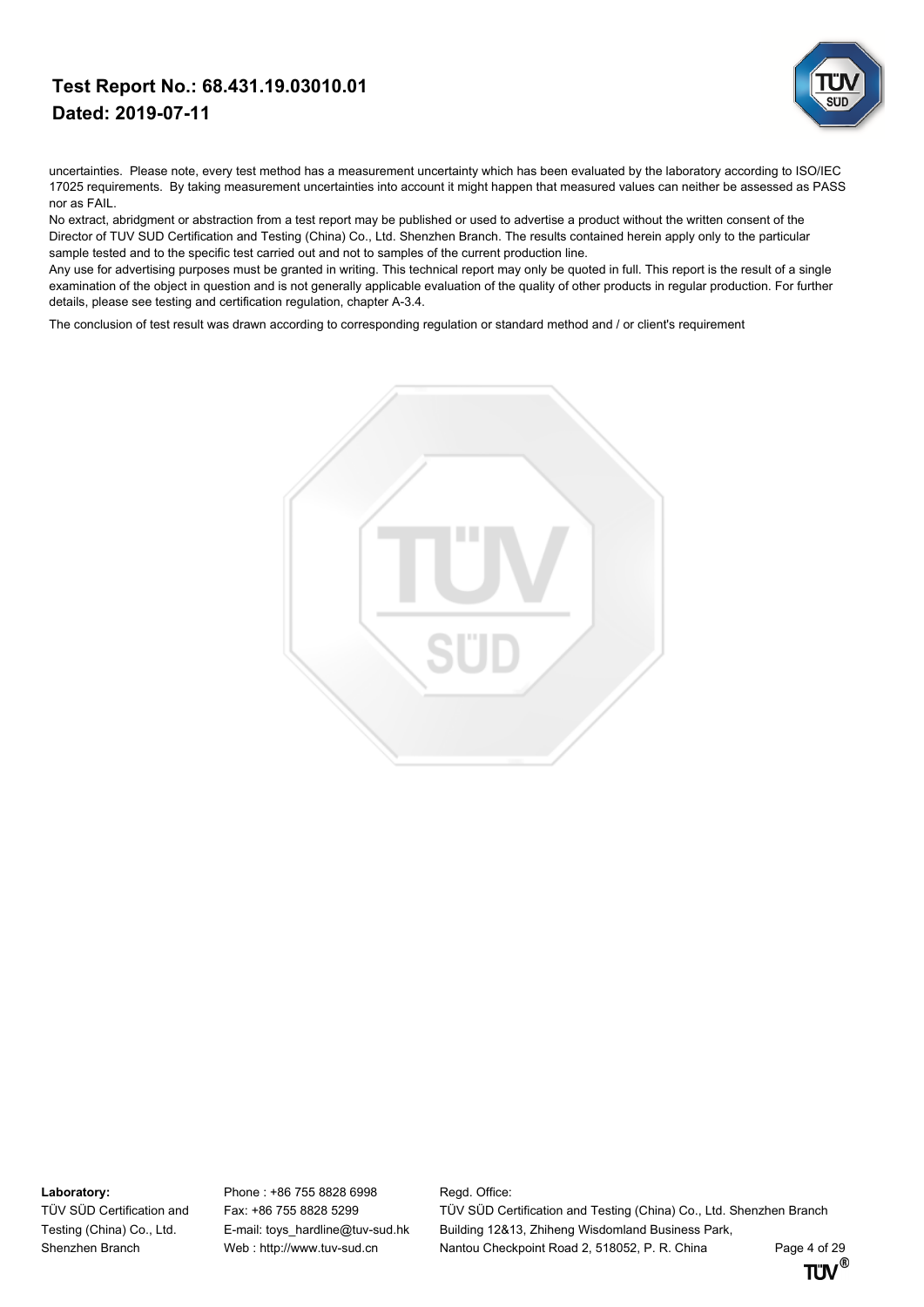

### **1. Description of the Test Sample:**

# **Sample Description** ROUND CASE WITH TOP OPEN

# **2. List of Materials as identified by the Laboratory:**

| T. No.          | Sample No. | <b>Colour and Description</b>                           | Photograph                                                                                            |
|-----------------|------------|---------------------------------------------------------|-------------------------------------------------------------------------------------------------------|
| T1              | 001        | Grey PVC (Surface)                                      |                                                                                                       |
| T <sub>2</sub>  | 002        | Black coating on metal (Zipper head &<br>zipper puller) |                                                                                                       |
| T <sub>3</sub>  | 003        | Silvery metal (Zipper puller)                           |                                                                                                       |
| T <sub>4</sub>  | 004        | Silvery metal (Zipper head)                             |                                                                                                       |
| T <sub>5</sub>  | 005        | Black soft plastic (Elastic band)                       |                                                                                                       |
| T <sub>6</sub>  | 006        | Black plastic (Zipper puller)                           |                                                                                                       |
| T7              | 007        | Bright black plastic (Zipper teeth)                     |                                                                                                       |
| T <sub>8</sub>  | 008        | Transparent PVC w/ white thread<br>(Pocket)             |                                                                                                       |
| T <sub>9</sub>  | 009        | Silvery metal (Zipper puller on pocket)                 |                                                                                                       |
| T <sub>10</sub> | 010        | Silvery metal (Zipper head on pocket)                   |                                                                                                       |
| T <sub>11</sub> | 011        | Translucent plastic (Zipper teeth on<br>pocket)         |                                                                                                       |
| T <sub>12</sub> | 012        | Black / white coating (Sewn label)                      |                                                                                                       |
| T <sub>13</sub> | 013        | Black foam (Handle)                                     |                                                                                                       |
| T <sub>14</sub> | 014        | <b>Whole product - Black</b>                            |                                                                                                       |
| T <sub>15</sub> | 015        | Whole product - Black shell                             | <b>LISHBU</b><br>4 2 3 4 5 6 7 8 9 10 11 12 13 14 15 16 17 18 19 20 21 22 23 24 25 26 27 28 29 30 - 3 |

Laboratory: **Phone : +86 755 8828 6998** Regd. Office:

TÜV SÜD Certification and Fax: +86 755 8828 5299 TÜV SÜD Certification and Testing (China) Co., Ltd. Shenzhen Branch Testing (China) Co., Ltd. E-mail: toys\_hardline@tuv-sud.hk Building 12&13, Zhiheng Wisdomland Business Park, Shenzhen Branch Web : http://www.tuv-sud.cn Nantou Checkpoint Road 2, 518052, P. R. China Page 5 of 29<br>**TI'M<sup>®</sup> TI'** 

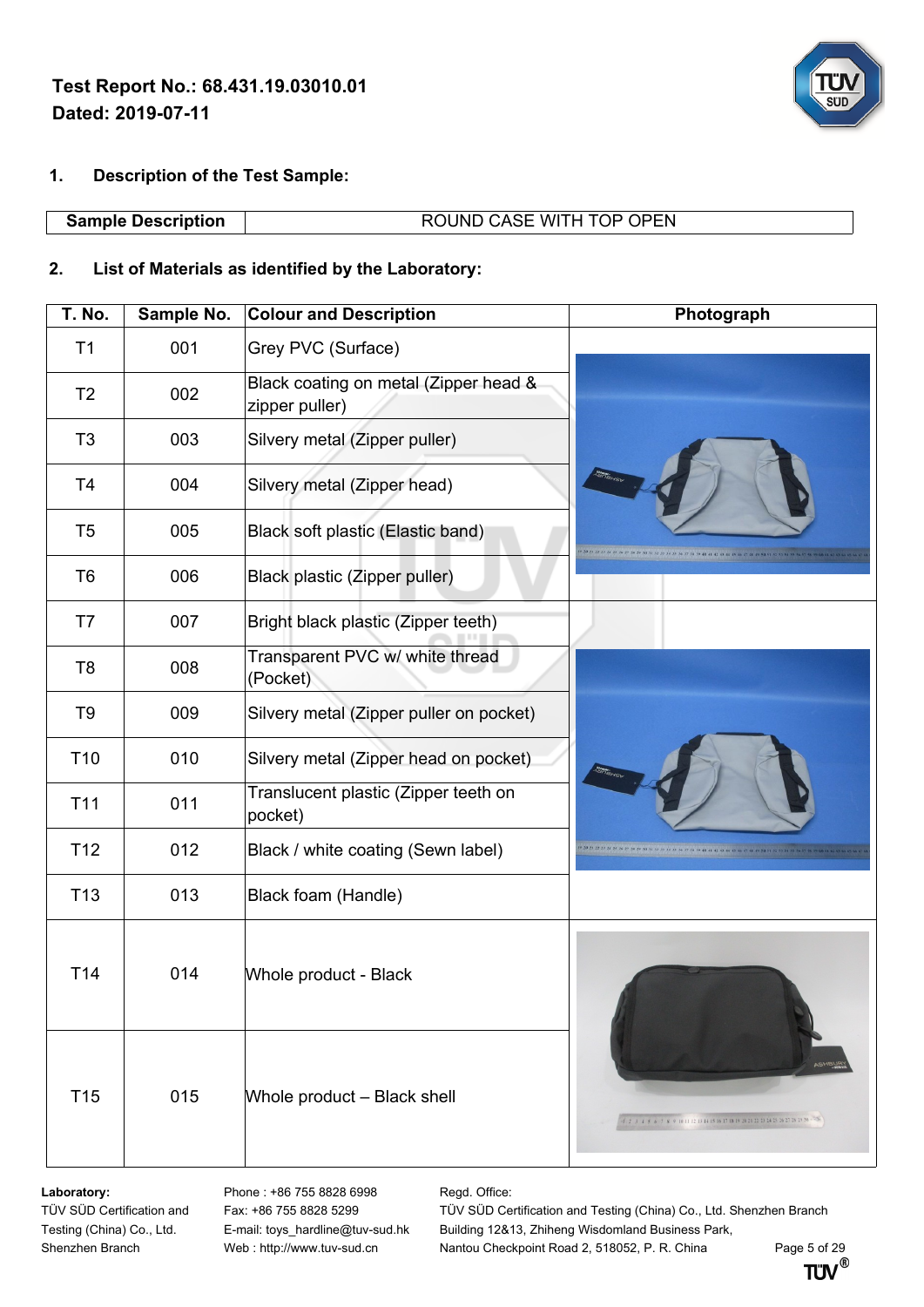

| <b>T. No.</b> | Sample No. | <b>Colour and Description</b>                  | Photograph                                                                                      |
|---------------|------------|------------------------------------------------|-------------------------------------------------------------------------------------------------|
| T16           | 017        | Whole product - Grey shell                     | <b>ANTIGHS</b><br>20 21 22 23 24 25 26 27 28 29 30 31 32 33 34 35 36 37 38 1                    |
| <b>T17</b>    | 018        | Black PVC w/ black fabric backing<br>(Surface) | <b>ASHBUR</b><br>2 3 4 5 6 7 8 9 10 11 12 13 14 15 16 17 18 19 20 21 22 23 24 25 26 27 28 29 30 |

Laboratory: **Phone : +86 755 8828 6998** Regd. Office:

TÜV SÜD Certification and Fax: +86 755 8828 5299 TÜV SÜD Certification and Testing (China) Co., Ltd. Shenzhen Branch Testing (China) Co., Ltd. E-mail: toys\_hardline@tuv-sud.hk Building 12&13, Zhiheng Wisdomland Business Park, Shenzhen Branch Web : http://www.tuv-sud.cn Nantou Checkpoint Road 2, 518052, P. R. China Page 6 of 29<br>**TTM**<sup>®</sup>

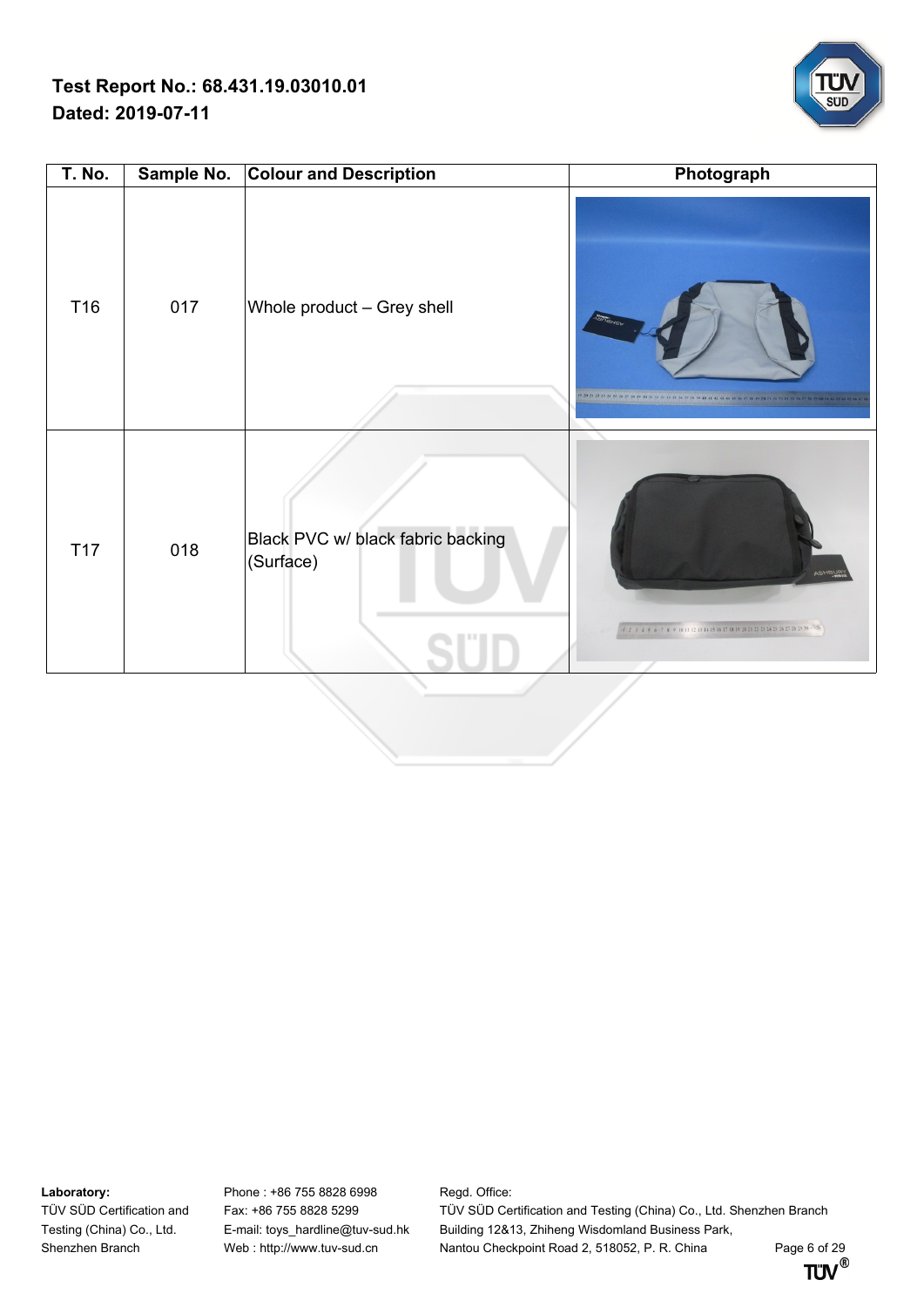

## **3. Test Result**

## **3.1 US California Proposition 65 - Total Cadmium Content Test - Substrate Materials** Test method: Acid digestion/Microwave Digestion, analyzed by Inductively Coupled Plasma Optical Emission Spectrometer (ICP-OES). [Reporting Limit: 10.0mg/kg]

|                   | Results [mg/kg]          |                      |                      |                          |  |
|-------------------|--------------------------|----------------------|----------------------|--------------------------|--|
| Test item         | <b>Sample</b><br>001+008 | <b>Sample</b><br>003 | <b>Sample</b><br>004 | Specification<br>[mg/kg] |  |
| <b>Cadmium</b>    | N.D                      | N.D                  | N.D.                 | < 75                     |  |
| <b>Conclusion</b> | Pass                     | Pass                 | Pass                 | -                        |  |

|                   |                      | Results [mg/kg]              |                      |                                 |  |
|-------------------|----------------------|------------------------------|----------------------|---------------------------------|--|
| <b>Test item</b>  | <b>Sample</b><br>005 | <b>Sample</b><br>006+007+011 | <b>Sample</b><br>009 | <b>Specification</b><br>[mg/kg] |  |
| Cadmium           | N.D.                 | N.D.                         | N.D.                 | < 75                            |  |
| <b>Conclusion</b> | Pass                 | Pass                         | Pass                 |                                 |  |
|                   |                      |                              |                      |                                 |  |

|                   |                      | <b>Results [mg/kg]</b> |                      |                                 |
|-------------------|----------------------|------------------------|----------------------|---------------------------------|
| Test item         | <b>Sample</b><br>010 | <b>Sample</b><br>013   | <b>Sample</b><br>018 | <b>Specification</b><br>[mg/kg] |
| Cadmium           | N.D.                 | N.D                    | N.D.                 | < 75                            |
| <b>Conclusion</b> | <b>Pass</b>          | Pass                   | Pass                 | ۰                               |

Note:

- "mg/kg" denotes milligram per kilogram
- "<" denotes less than
- "N.D." denotes Not Detected with Detection Limit 10.0mg/kg

# **3.2 US California Proposition <sup>65</sup> - Total Cadmium Content Test - Paint and Similar Surface-Coating Materials**

Test method: Microwave Digestion, analyzed by Inductively Coupled Plasma Optical Emission Spectrometer (ICP-OES). [Reporting Limit: 10.0mg/kg]

|                   | Results [mg/kg] | <b>Client's</b> |               |
|-------------------|-----------------|-----------------|---------------|
| ∣Test Item        | <b>Sample</b>   | <b>Sample</b>   | Specification |
|                   | 002             | 012             | [mg/kg]       |
| <b>Cadmium</b>    | N.D.            | N.D             | <75           |
| <b>Conclusion</b> | Pass            | Pass            | ۰             |

Note:

- "mg/kg" denotes milligram per kilogram
- "<" denotes less than
- "N.D." denotes Not Detected with Detection Limit 10.0mg/kg

Laboratory: Phone : +86 755 8828 6998 Regd. Office:

TÜV SÜD Certification and Fax: +86 755 8828 5299 TÜV SÜD Certification and Testing (China) Co., Ltd. Shenzhen Branch Testing (China) Co., Ltd. E-mail: toys hardline@tuv-sud.hk Building 12&13, Zhiheng Wisdomland Business Park, Shenzhen Branch Web : http://www.tuv-sud.cn Nantou Checkpoint Road 2, 518052, P. R. China Page 7 of 29<br>**TI'M** 

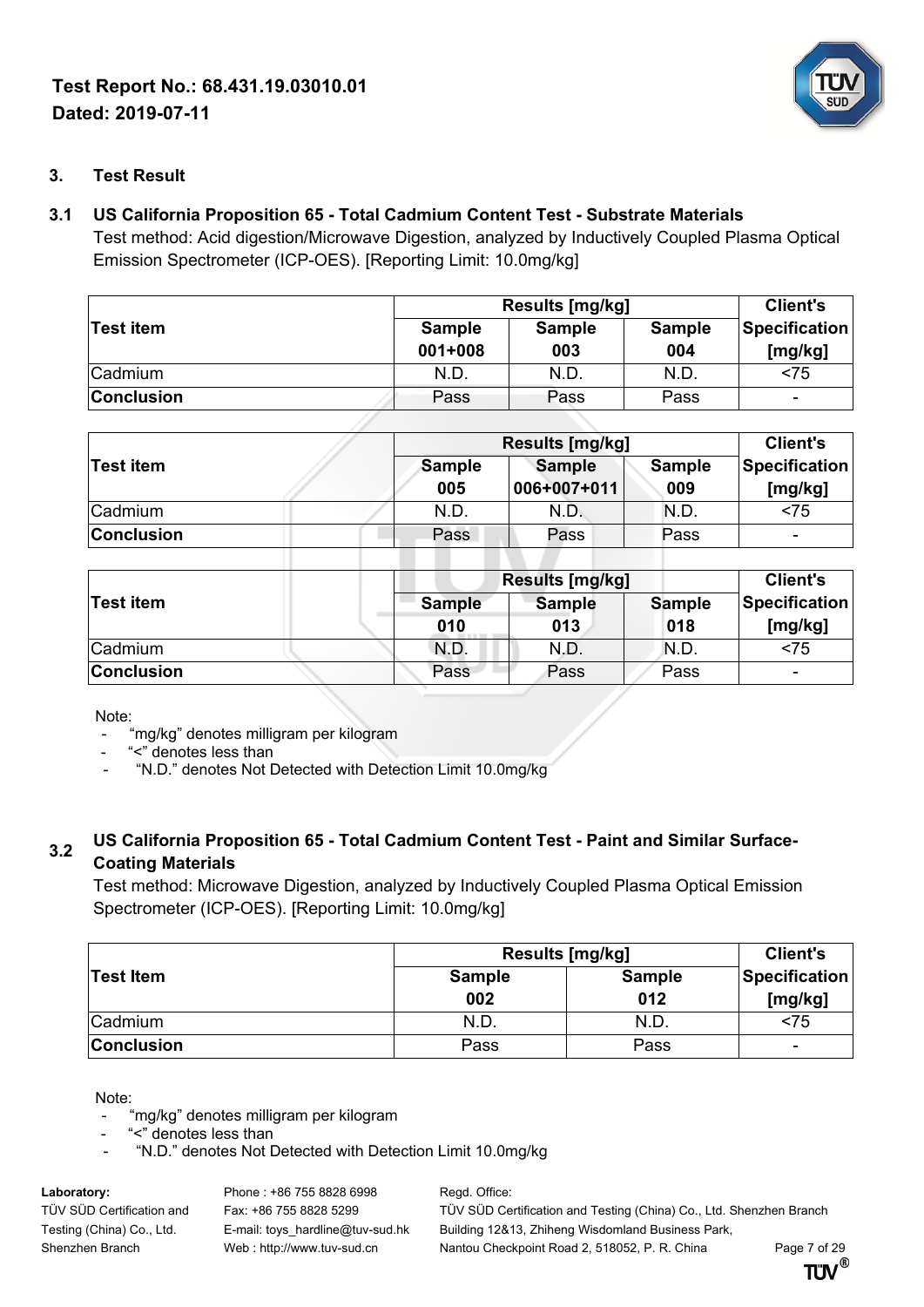

## **3.3 US California Proposition 65 - Total Lead Content Test - Substrate Materials**

Test method: Acid digestion or Microwave Digestion, analyzed by Inductively Coupled Plasma Optical Emission Spectrometer (ICP-OES). [Reporting Limit: 10.0mg/kg]

|                   | Results [mg/kg]          |                      |                      |                          |
|-------------------|--------------------------|----------------------|----------------------|--------------------------|
| ∣Test Item        | <b>Sample</b><br>001+008 | <b>Sample</b><br>003 | <b>Sample</b><br>004 | Specification<br>[mg/kg] |
| Lead              | N.D                      | 31.1                 | 23.2                 | < 100                    |
| <b>Conclusion</b> | Pass                     | Pass                 | Pass                 | ۰                        |

|                   |                      | Results [mg/kg]              |                      |                                 |  |
|-------------------|----------------------|------------------------------|----------------------|---------------------------------|--|
| <b>Test Item</b>  | <b>Sample</b><br>005 | <b>Sample</b><br>006+007+011 | <b>Sample</b><br>009 | <b>Specification</b><br>[mg/kg] |  |
| Lead              | 13.9                 | N.D.                         | 19.9                 | 100                             |  |
| <b>Conclusion</b> | Pass                 | Pass                         | Pass                 |                                 |  |

|                   |               | <b>Results [mg/kg]</b> |               |                          |  |
|-------------------|---------------|------------------------|---------------|--------------------------|--|
| <b>Test Item</b>  | <b>Sample</b> | <b>Sample</b>          | <b>Sample</b> | <b>Specification</b>     |  |
|                   | 010           | 013                    | 018           | [mg/kg]                  |  |
| Lead              | 22.7          | 23.9                   | N.D.          | < 100                    |  |
| <b>Conclusion</b> | Pass          | Pass                   | Pass          | $\overline{\phantom{a}}$ |  |

Note:

- "mg/kg" denotes milligram per kilogram
- "<" denotes less than
- "N.D." denotes Not Detected with Detection Limit 10.0mg/kg

# **3.4 US California Proposition 65 - Total Lead Content Test - Paint and Similar Surface-Coating Materials**

Test method: Microwave Digestion, analyzed by Inductively Coupled Plasma Optical Emission Spectrometer (ICP-OES). [Reporting Limit: 10.0mg/kg]

|                   | Results [mg/kg]      | <b>Client's</b>      |                          |
|-------------------|----------------------|----------------------|--------------------------|
| Test Item         | <b>Sample</b><br>002 | <b>Sample</b><br>012 | Specification<br>[mg/kg] |
| Lead              | N.D.                 | N.D.                 | $90$                     |
| <b>Conclusion</b> | Pass                 | Pass                 | -                        |

Note:

- "mg/kg" denotes milligram per kilogram
- "<" denotes less than
- "N.D." denotes Not Detected with Detection Limit 10.0mg/kg

Laboratory: Phone : +86 755 8828 6998 Regd. Office:

TÜV SÜD Certification and Fax: +86 755 8828 5299 TÜV SÜD Certification and Testing (China) Co., Ltd. Shenzhen Branch Testing (China) Co., Ltd. E-mail: toys hardline@tuv-sud.hk Building 12&13, Zhiheng Wisdomland Business Park, Shenzhen Branch Web : http://www.tuv-sud.cn Nantou Checkpoint Road 2, 518052, P. R. China Page 8 of 29<br>**TI'M** 

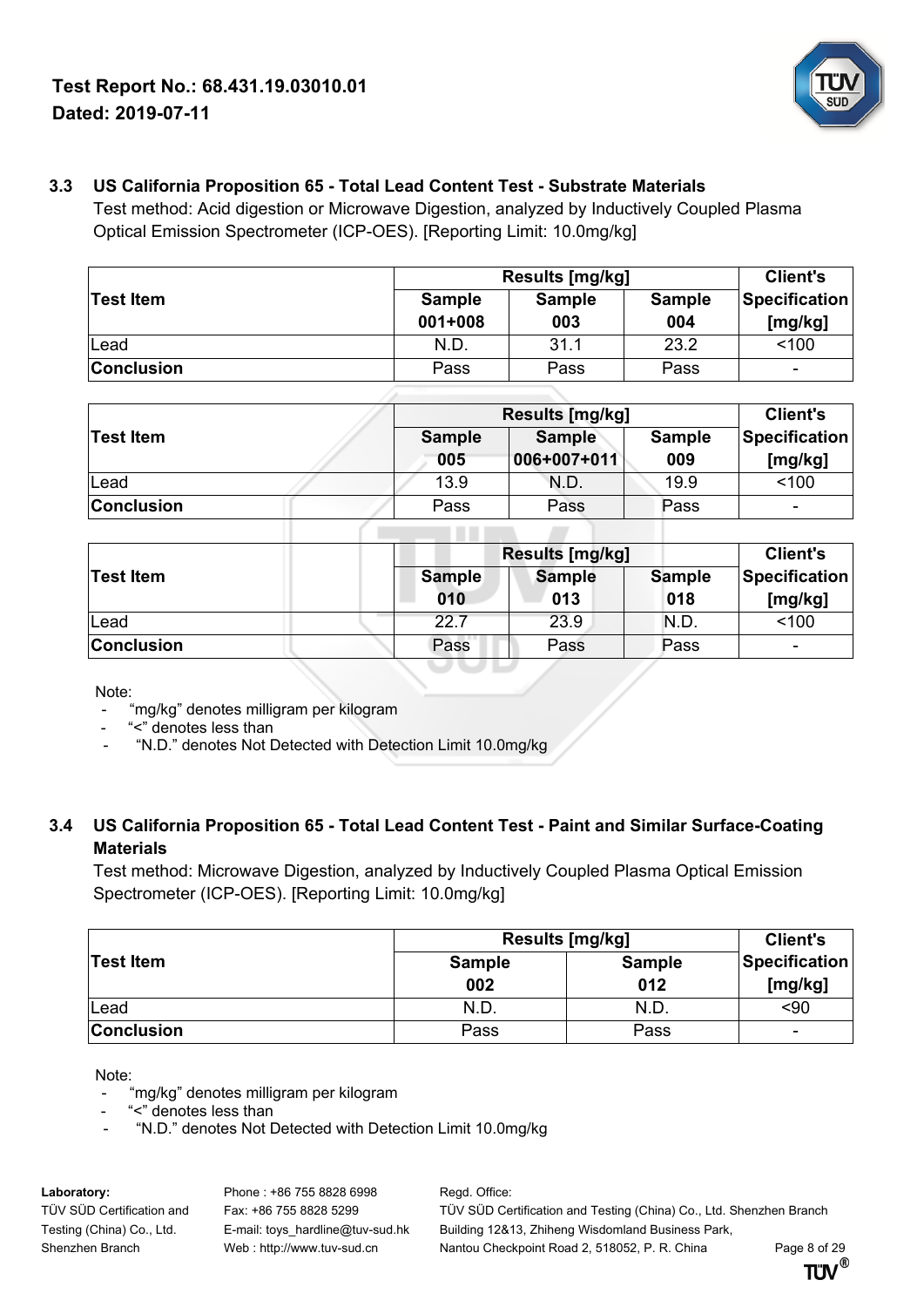

# **3.5 Total Lead**

Consumer Products Containing Lead Regulations SOR/2018-83 Acid digestion / Microwave Digestion, analyzed by Inductively Coupled Plasma Optical Emission Spectrometer (ICP-OES). [Reporting Limit: 10.0mg/kg]

|                   |               | Result [mg/kg] |               |  |  |  |
|-------------------|---------------|----------------|---------------|--|--|--|
| Analyte           | <b>Sample</b> | <b>Sample</b>  | <b>Sample</b> |  |  |  |
|                   | 001+008       | 002            | 003           |  |  |  |
| Lead              | N.D.          | N.D.           | 31.1          |  |  |  |
| Limit             |               | $90$           |               |  |  |  |
| <b>Conclusion</b> | Pass          | Pass           | Pass          |  |  |  |

|                   |                      | <b>Result [mg/kg]</b> |                              |
|-------------------|----------------------|-----------------------|------------------------------|
| Analyte           | <b>Sample</b><br>004 | <b>Sample</b><br>005  | <b>Sample</b><br>006+007+011 |
| Lead              | 23.2                 | 13.9                  | N.D.                         |
| Limit             |                      | $90$                  |                              |
| <b>Conclusion</b> | Pass                 | Pass                  | Pass                         |
|                   |                      |                       |                              |

|                   |                      | <b>Result [mg/kg]</b> |                      |  |  |  |
|-------------------|----------------------|-----------------------|----------------------|--|--|--|
| <b>Analyte</b>    | <b>Sample</b><br>009 | <b>Sample</b><br>010  | <b>Sample</b><br>012 |  |  |  |
| Lead              | 19.9                 | 22.7                  | N.D.                 |  |  |  |
| Limit             |                      | $90$                  |                      |  |  |  |
| <b>Conclusion</b> | Pass                 | Pass                  | Pass                 |  |  |  |

|                   |               | Result [mg/kg] |  |  |  |
|-------------------|---------------|----------------|--|--|--|
| Analyte           | <b>Sample</b> | <b>Sample</b>  |  |  |  |
|                   | 013           | 018            |  |  |  |
| Lead              | 23.9<br>N.D.  |                |  |  |  |
| Limit             | $90$          |                |  |  |  |
| <b>Conclusion</b> | Pass          | Pass           |  |  |  |

Note 1. "mg/kg" denotes milligram per kilogram

2. "<" denotes less than

3. "N.D." denotes Not Detected with Detection Limit 10.0mg/kg

**Laboratory:** Phone : +86 755 8828 6998 Regd. Office:

TÜV SÜD Certification and Fax: +86 755 8828 5299 TÜV SÜD Certification and Testing (China) Co., Ltd. Shenzhen Branch Testing (China) Co., Ltd. E-mail: toys hardline@tuv-sud.hk Building 12&13, Zhiheng Wisdomland Business Park, Shenzhen Branch Web : http://www.tuv-sud.cn Nantou Checkpoint Road 2, 518052, P. R. China Page 9 of 29<br>**TI'M<sup>®</sup>**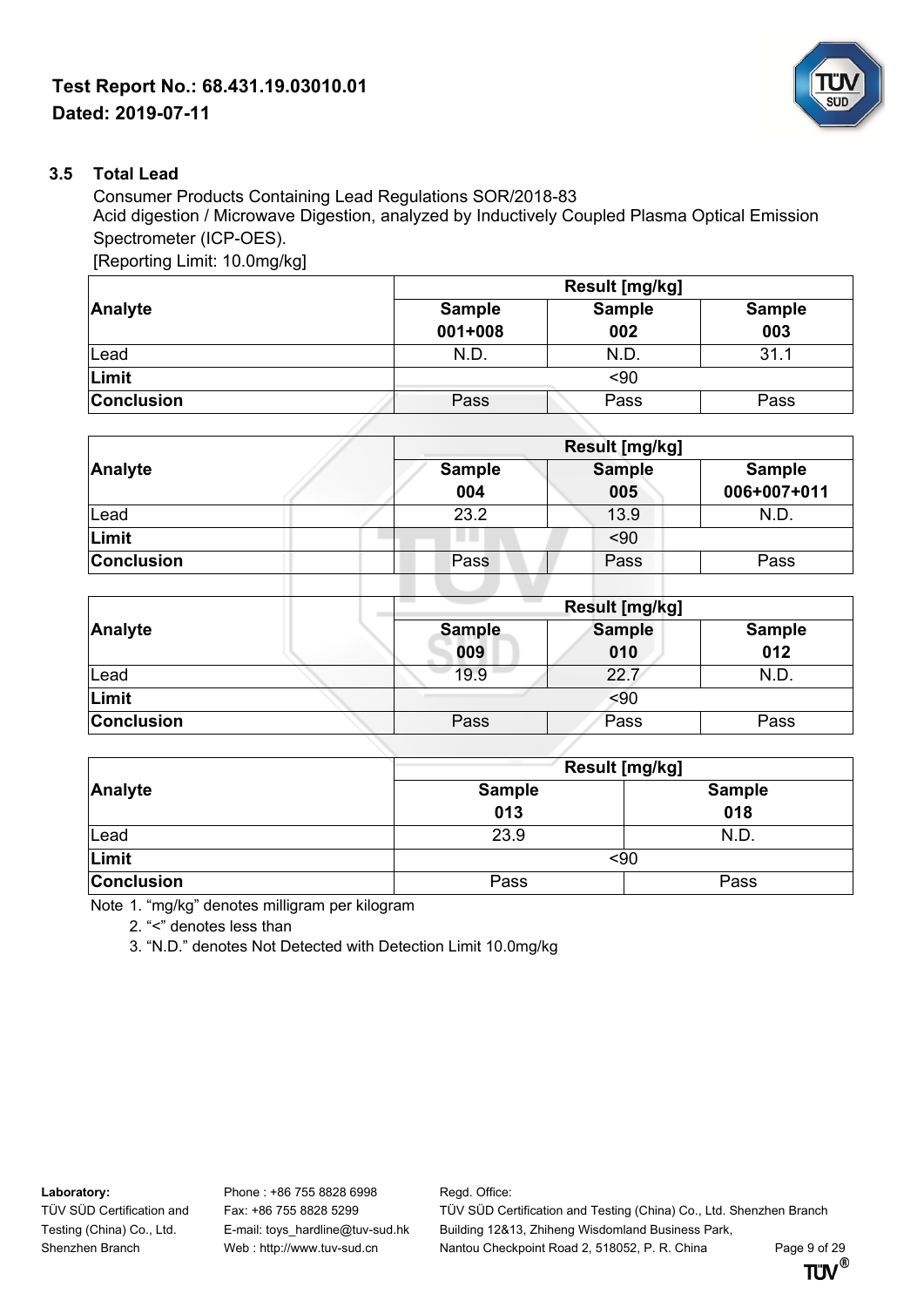

## **3.6 Total Lead**

Surface Coating Materials Regulations SOR/2016-193 Microwave Digestion, analyzed by Inductively Coupled Plasma Optical Emission Spectrometer (ICP-OES). [Reporting Limit: 10.0mg/kg]

|                   |               | <b>Result [mg/kg]</b> |  |  |  |  |
|-------------------|---------------|-----------------------|--|--|--|--|
| Analyte           | <b>Sample</b> | <b>Sample</b>         |  |  |  |  |
|                   | 002           | 012                   |  |  |  |  |
| Lead              | N.D.          | N.D.                  |  |  |  |  |
| Limit             |               | <90                   |  |  |  |  |
| <b>Conclusion</b> | Pass          | Pass                  |  |  |  |  |

Note 1. "mg/kg" denotes milligram per kilogram

2. "<" denotes less than

3. "N.D." denotes Not Detected with Detection Limit 10.0mg/kg



**Laboratory:** Phone : +86 755 8828 6998 Regd. Office:

TÜV SÜD Certification and Fax: +86 755 8828 5299 TÜV SÜD Certification and Testing (China) Co., Ltd. Shenzhen Branch Testing (China) Co., Ltd. E-mail: toys\_hardline@tuv-sud.hk Building 12&13, Zhiheng Wisdomland Business Park, Shenzhen Branch Web : http://www.tuv-sud.cn Nantou Checkpoint Road 2, 518052, P. R. China Page 10 of 29<br>**TTIV**<sup>®</sup>

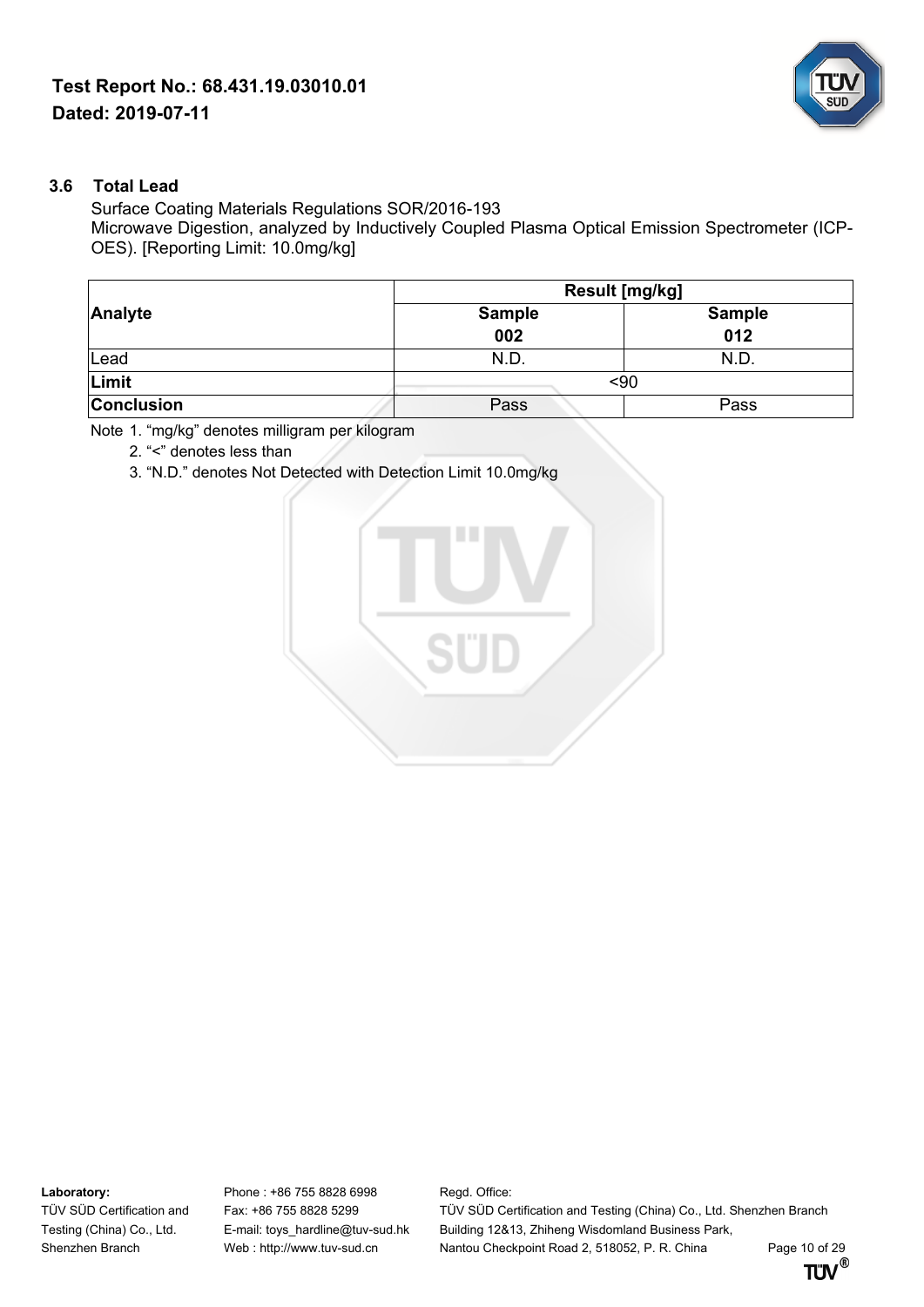

# **3.7 Phthalates Content**

Test method: In-house method, solvent extracted and analyzed by Gas Chromatography and Mass Spectrometry (GC-MS). [Reporting limit: 0.005%]

|                                   |                           | Results [%]   |               |               | <b>Client's</b>      |
|-----------------------------------|---------------------------|---------------|---------------|---------------|----------------------|
| <b>Test Items</b>                 | <b>CAS No.</b>            | <b>Sample</b> | <b>Sample</b> | <b>Sample</b> | <b>Specification</b> |
|                                   |                           | 001+008       | 002           | 005           | [%]                  |
| Di-(2-ethylhexyl)-phthalat (DEHP) | 117-81-7                  | N.D.          | N.D.          | N.D.          | < 0.1                |
| Dibutylbenzylphthalat (DBP)       | 84-74-2                   | N.D.          | N.D.          | N.D.          | < 0.1                |
| Diethyl phthalate (DEP)           | 84-66-2                   | N.D.          | N.D.          | N.D.          | < 0.1                |
| Butylbenzylphthalat (BBP)         | 85-68-7                   | N.D.          | N.D.          | N.D.          | < 0.1                |
| Di-iso-butylphthalat (DIBP)       | 84-69-5                   | N.D.          | N.D.          | N.D.          | < 0.1                |
| Di-isononyl phthalate (DINP)      | 28553-12-0,<br>68515-48-0 | N.D.          | N.D.          | N.D.          | < 0.1                |
| Di-isodecylphthalat (DIDP)        | 26761-40-0,<br>68515-49-1 | N.D.          | N.D.          | N.D.          | < 0.1                |
| Di-n-octylphthalat (DNOP)         | 117-84-0                  | N.D.          | N.D.          | N.D.          | < 0.1                |
| Di-n-hexyl phthalate (DnHP)       | 84-75-3                   | N.D.          | N.D.          | N.D.          | < 0.1                |
| Dicyclohexyl phthalate (DCHP)     | 84-61-7                   | N.D.          | N.D.          | N.D.          | < 0.1                |
| Di-n-pentyphthalat (DNPP)         | 131-18-0                  | N.D.          | N.D.          | N.D.          | < 0.1                |
| <b>Conclusion</b>                 |                           | Pass          | Pass          | Pass          |                      |

Note 1. "%" denotes percentage by weight

- 2. "<" denotes less than
- 3. "N.D." denotes Not Detected with Detection Limit 0.005%

Laboratory: Phone : +86 755 8828 6998 Regd. Office:

TÜV SÜD Certification and Fax: +86 755 8828 5299 TÜV SÜD Certification and Testing (China) Co., Ltd. Shenzhen Branch Testing (China) Co., Ltd. E-mail: toys\_hardline@tuv-sud.hk Building 12&13, Zhiheng Wisdomland Business Park, Shenzhen Branch Web : http://www.tuv-sud.cn Nantou Checkpoint Road 2, 518052, P. R. China Page 11 of 29<br>**TI'M<sup>®</sup> TI'** 

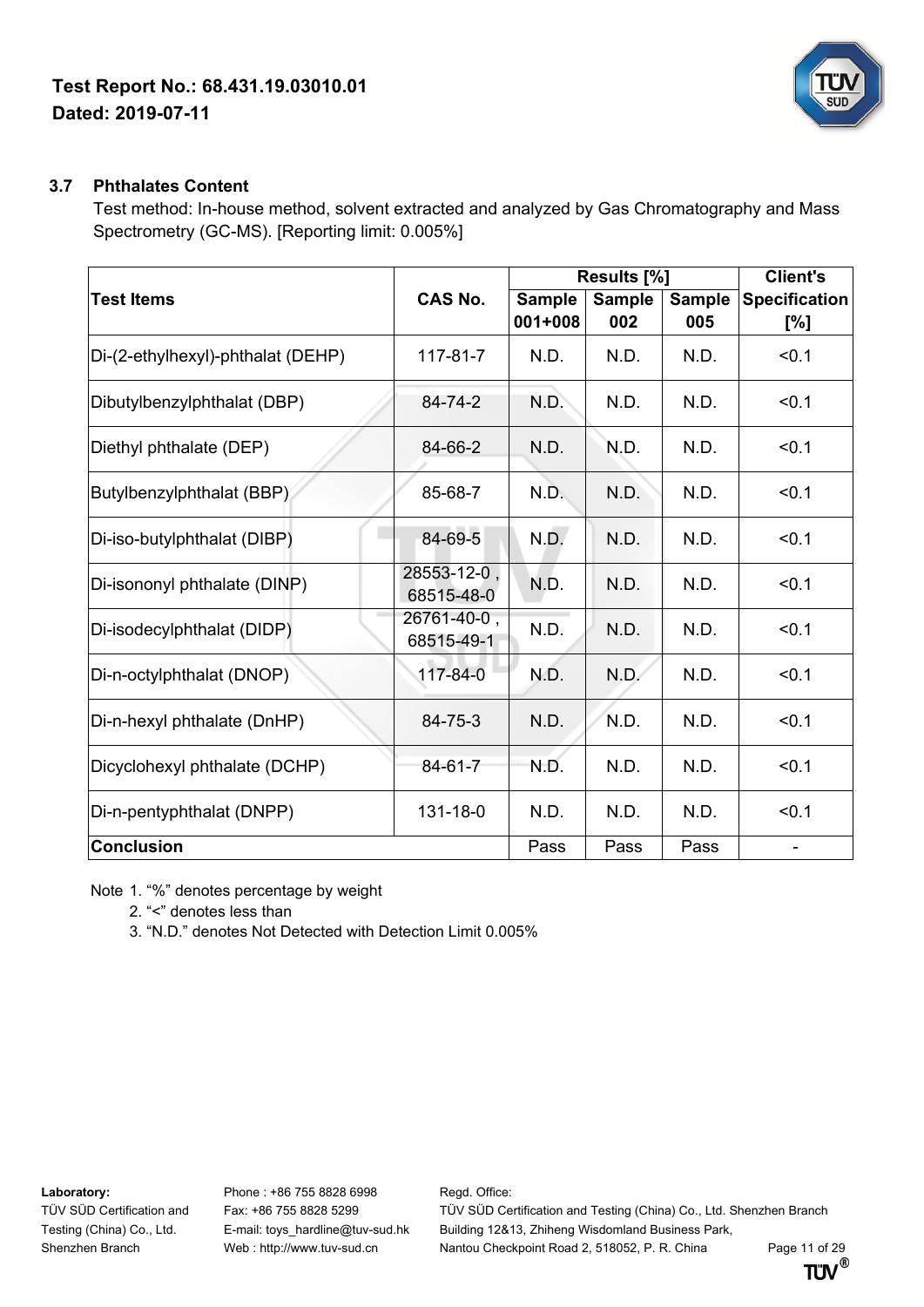

# **3.7 Phthalates Content**

Test method: In-house method, solvent extracted and analyzed by Gas Chromatography and Mass Spectrometry (GC-MS). [Reporting limit: 0.005%]

|                                   |                           |                                    | Results [%]          |                      | <b>Client's</b>             |
|-----------------------------------|---------------------------|------------------------------------|----------------------|----------------------|-----------------------------|
| <b>Test Items</b>                 | <b>CAS No.</b>            | <b>Sample</b><br>006+007<br>$+011$ | <b>Sample</b><br>012 | <b>Sample</b><br>013 | <b>Specification</b><br>[%] |
| Di-(2-ethylhexyl)-phthalat (DEHP) | 117-81-7                  | N.D.                               | N.D.                 | N.D.                 | < 0.1                       |
| Dibutylbenzylphthalat (DBP)       | 84-74-2                   | N.D.                               | N.D.                 | N.D.                 | < 0.1                       |
| Diethyl phthalate (DEP)           | 84-66-2                   | N.D.                               | N.D.                 | N.D.                 | < 0.1                       |
| Butylbenzylphthalat (BBP)         | 85-68-7                   | N.D.                               | N.D.                 | N.D.                 | < 0.1                       |
| Di-iso-butylphthalat (DIBP)       | 84-69-5                   | N.D.                               | N.D.                 | N.D.                 | < 0.1                       |
| Di-isononyl phthalate (DINP)      | 28553-12-0,<br>68515-48-0 | N.D.                               | 0.029                | N.D.                 | < 0.1                       |
| Di-isodecylphthalat (DIDP)        | 26761-40-0<br>68515-49-1  | N.D.                               | N.D.                 | N.D.                 | < 0.1                       |
| Di-n-octylphthalat (DNOP)         | 117-84-0                  | N.D.                               | N.D.                 | N.D.                 | < 0.1                       |
| Di-n-hexyl phthalate (DnHP)       | 84-75-3                   | N.D.                               | N.D.                 | N.D.                 | < 0.1                       |
| Dicyclohexyl phthalate (DCHP)     | 84-61-7                   | N.D.                               | N.D.                 | N.D.                 | < 0.1                       |
| Di-n-pentyphthalat (DNPP)         | 131-18-0                  | N.D.                               | N.D.                 | N.D.                 | < 0.1                       |
| <b>Conclusion</b>                 |                           | Pass                               | Pass                 | Pass                 |                             |

Note 1. "%" denotes percentage by weight

- 2. "<" denotes less than
- 3. "N.D." denotes Not Detected with Detection Limit 0.005%

Laboratory: Phone : +86 755 8828 6998 Regd. Office:

TÜV SÜD Certification and Fax: +86 755 8828 5299 TÜV SÜD Certification and Testing (China) Co., Ltd. Shenzhen Branch Testing (China) Co., Ltd. E-mail: toys\_hardline@tuv-sud.hk Building 12&13, Zhiheng Wisdomland Business Park, Shenzhen Branch Web : http://www.tuv-sud.cn Nantou Checkpoint Road 2, 518052, P. R. China Page 12 of 29<br>**TTIV**<sup>®</sup>

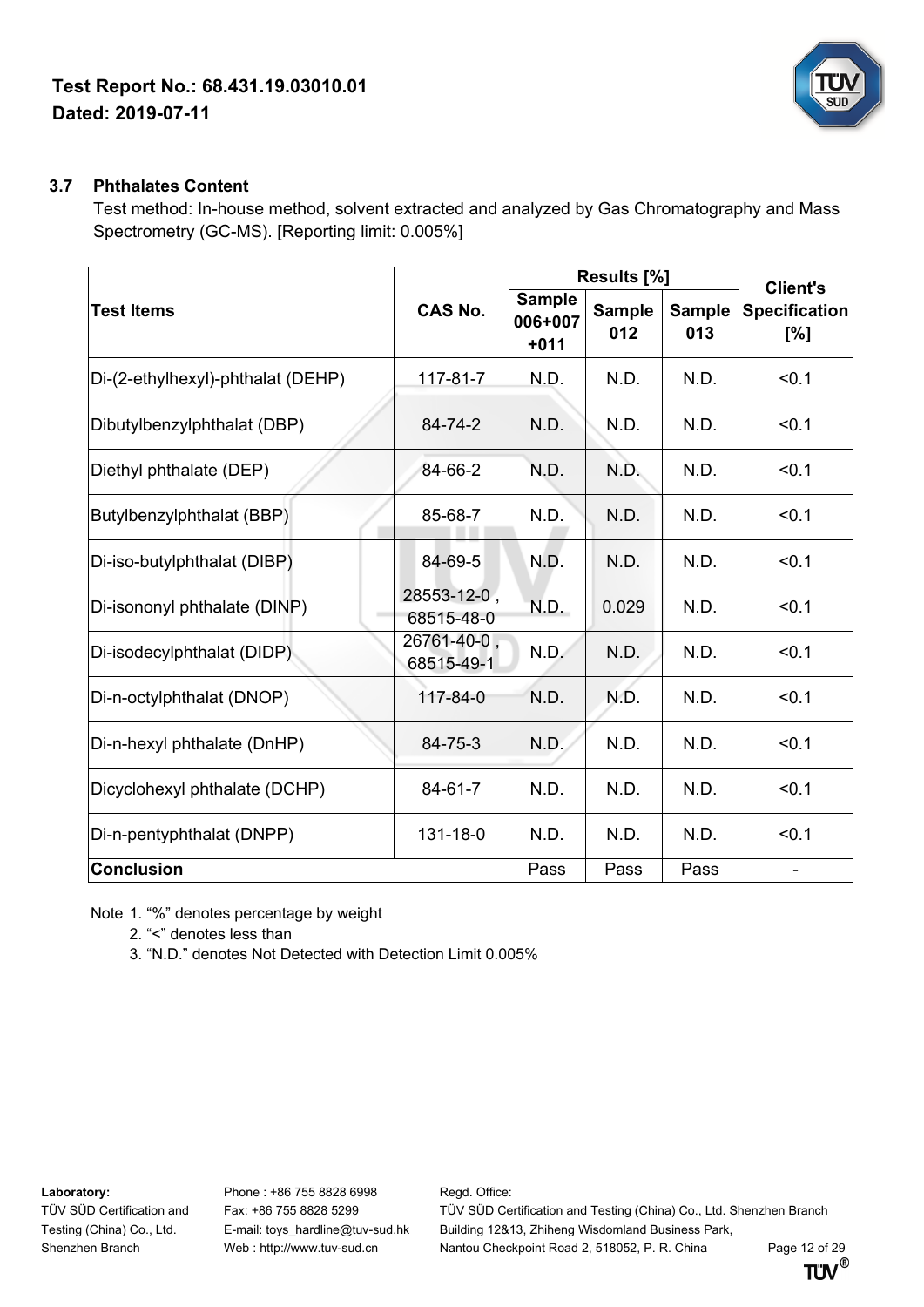

# **3.7 Phthalates Content**

Test method: In-house method, solvent extracted and analyzed by Gas Chromatography and Mass Spectrometry (GC-MS). [Reporting limit: 0.005%]

|                                   |                           | Results [%]   | <b>Client's</b>      |
|-----------------------------------|---------------------------|---------------|----------------------|
| <b>Test Items</b>                 | <b>CAS No.</b>            | <b>Sample</b> | <b>Specification</b> |
|                                   |                           | 018           | [%]                  |
| Di-(2-ethylhexyl)-phthalat (DEHP) | 117-81-7                  | N.D.          | < 0.1                |
| Dibutylbenzylphthalat (DBP)       | 84-74-2                   | N.D.          | < 0.1                |
| Diethyl phthalate (DEP)           | 84-66-2                   | N.D.          | < 0.1                |
| Butylbenzylphthalat (BBP)         | 85-68-7                   | N.D.          | < 0.1                |
| Di-iso-butylphthalat (DIBP)       | 84-69-5                   | N.D.          | < 0.1                |
| Di-isononyl phthalate (DINP)      | 28553-12-0,<br>68515-48-0 | N.D.          | < 0.1                |
| Di-isodecylphthalat (DIDP)        | 26761-40-0,<br>68515-49-1 | N.D.          | < 0.1                |
| Di-n-octylphthalat (DNOP)         | 117-84-0                  | N.D.          | < 0.1                |
| Di-n-hexyl phthalate (DnHP)       | 84-75-3                   | N.D.          | < 0.1                |
| Dicyclohexyl phthalate (DCHP)     | 84-61-7                   | N.D.          | < 0.1                |
| Di-n-pentyphthalat (DNPP)         | 131-18-0                  | N.D.          | < 0.1                |
| <b>Conclusion</b>                 |                           | Pass          |                      |

Note 1. "%" denotes percentage by weight

- 2. "<" denotes less than
- 3. "N.D." denotes Not Detected with Detection Limit 0.005%

Laboratory: Phone : +86 755 8828 6998 Regd. Office:

TÜV SÜD Certification and Fax: +86 755 8828 5299 TÜV SÜD Certification and Testing (China) Co., Ltd. Shenzhen Branch Testing (China) Co., Ltd. E-mail: toys\_hardline@tuv-sud.hk Building 12&13, Zhiheng Wisdomland Business Park, Shenzhen Branch Web : http://www.tuv-sud.cn Nantou Checkpoint Road 2, 518052, P. R. China Page 13 of 29<br>**TTIV**<sup>®</sup>

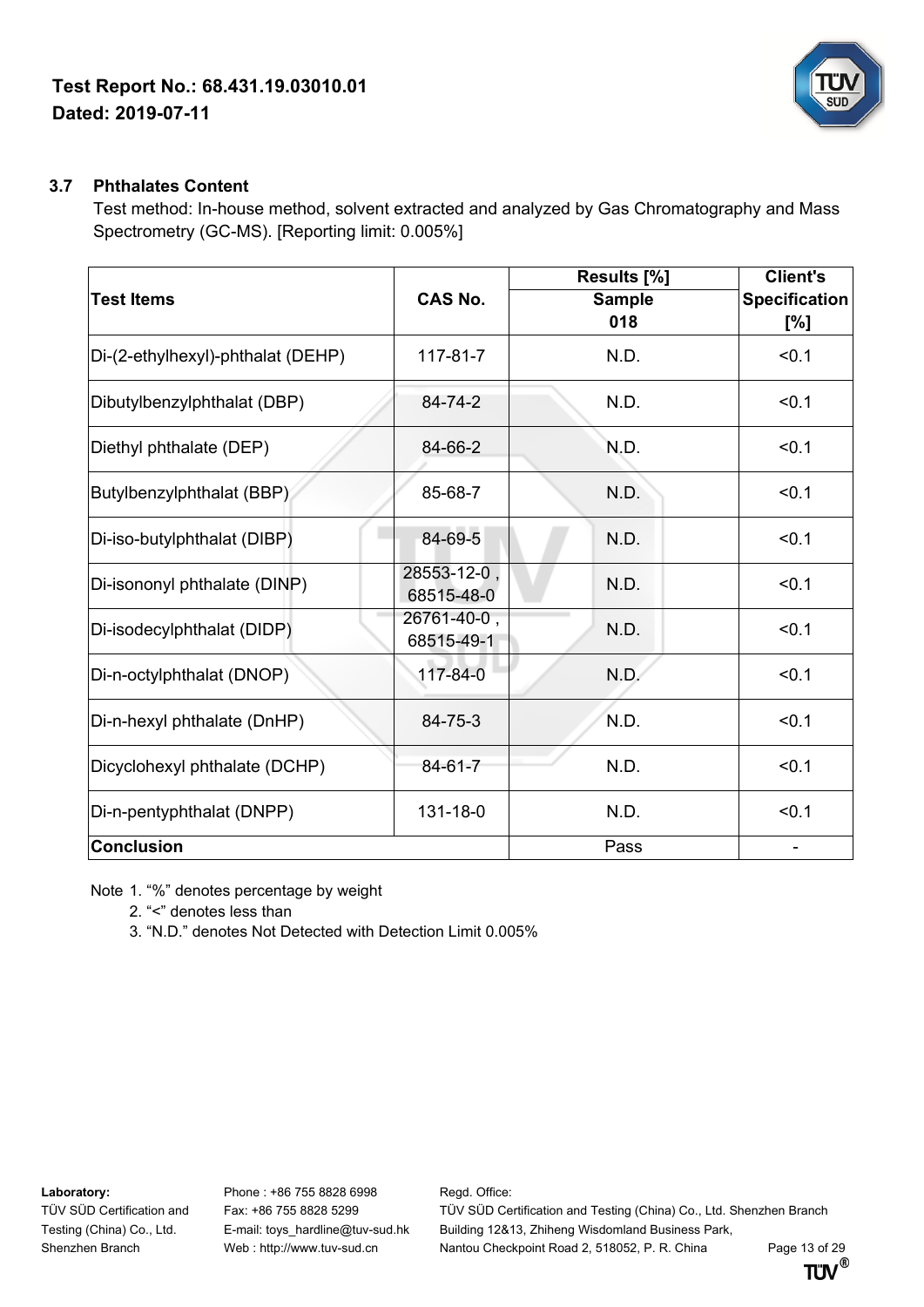

# **3.8 US California Proposition 65 - Phthalates Content**

Test method: In-house method, solvent extracted and analyzed by Gas Chromatography and Mass Spectrometry (GC-MS). [Reporting limit: 0.005%]

|                                      |                           |                            | Results [%]          | <b>Client's</b>      |                             |
|--------------------------------------|---------------------------|----------------------------|----------------------|----------------------|-----------------------------|
| <b>Test Items</b>                    | <b>CAS No.</b>            | <b>Sample</b><br>$001+008$ | <b>Sample</b><br>002 | <b>Sample</b><br>005 | <b>Specification</b><br>[%] |
| Dibutyl phthalate, (DBP)             | 84-74-2                   | N.D.                       | N.D.                 | N.D.                 | < 0.1                       |
| Bis (2-ethylhexyl) phthalate, (DEHP) | 117-81-7                  | N.D.                       | N.D.                 | N.D.                 | < 0.1                       |
| Benzyl butyl phthalate, (BBP)        | 85-68-7                   | N.D.                       | N.D.                 | N.D.                 | < 0.1                       |
| Di-isodecyl phthalate, (DIDP)        | 26761-40-0<br>68515-49-1  | N.D.                       | N.D.                 | N.D.                 | < 0.1                       |
| Di-n-hexyl phthalate (DNHP)          | 84-75-3                   | N.D.                       | N.D.                 | N.D.                 | < 0.1                       |
| Di-isononyl phthalate, (DINP)        | 28553-12-0,<br>68515-48-0 | N.D.                       | N.D.                 | N.D.                 | < 0.1                       |
| <b>Conclusion</b>                    |                           | Pass                       | Pass                 | Pass                 |                             |
|                                      |                           |                            |                      |                      |                             |

|                                      |                           | Results [%]                        |                      |                      | <b>Client's</b>             |  |
|--------------------------------------|---------------------------|------------------------------------|----------------------|----------------------|-----------------------------|--|
| <b>Test Items</b>                    | <b>CAS No.</b>            | <b>Sample</b><br>006+007<br>$+011$ | <b>Sample</b><br>012 | <b>Sample</b><br>013 | <b>Specification</b><br>[%] |  |
| Dibutyl phthalate, (DBP)             | 84-74-2                   | N.D.                               | N.D.                 | N.D.                 | < 0.1                       |  |
| Bis (2-ethylhexyl) phthalate, (DEHP) | 117-81-7                  | N.D.                               | N.D.                 | N.D.                 | < 0.1                       |  |
| Benzyl butyl phthalate, (BBP)        | 85-68-7                   | N.D.                               | N.D.                 | N.D.                 | < 0.1                       |  |
| Di-isodecyl phthalate, (DIDP)        | 26761-40-0,<br>68515-49-1 | N.D.                               | N.D.                 | N.D.                 | < 0.1                       |  |
| Di-n-hexyl phthalate (DNHP)          | 84-75-3                   | N.D.                               | N.D.                 | N.D.                 | < 0.1                       |  |
| Di-isononyl phthalate, (DINP)        | 28553-12-0,<br>68515-48-0 | N.D.                               | 0.029                | N.D.                 | < 0.1                       |  |
| <b>Conclusion</b>                    |                           | Pass                               | Pass                 | Pass                 |                             |  |

Note 1. "%" denotes percentage by weight

- 2. "<" denotes less than
- 3. "N.D." denotes Not Detected with Detection Limit 0.005%

**Laboratory:** Phone : +86 755 8828 6998 Regd. Office:

TÜV SÜD Certification and Fax: +86 755 8828 5299 TÜV SÜD Certification and Testing (China) Co., Ltd. Shenzhen Branch Testing (China) Co., Ltd. E-mail: toys hardline@tuv-sud.hk Building 12&13, Zhiheng Wisdomland Business Park, Shenzhen Branch Web : http://www.tuv-sud.cn Nantou Checkpoint Road 2, 518052, P. R. China Page 14 of 29<br>**TI'M<sup>®</sup> TI'** 

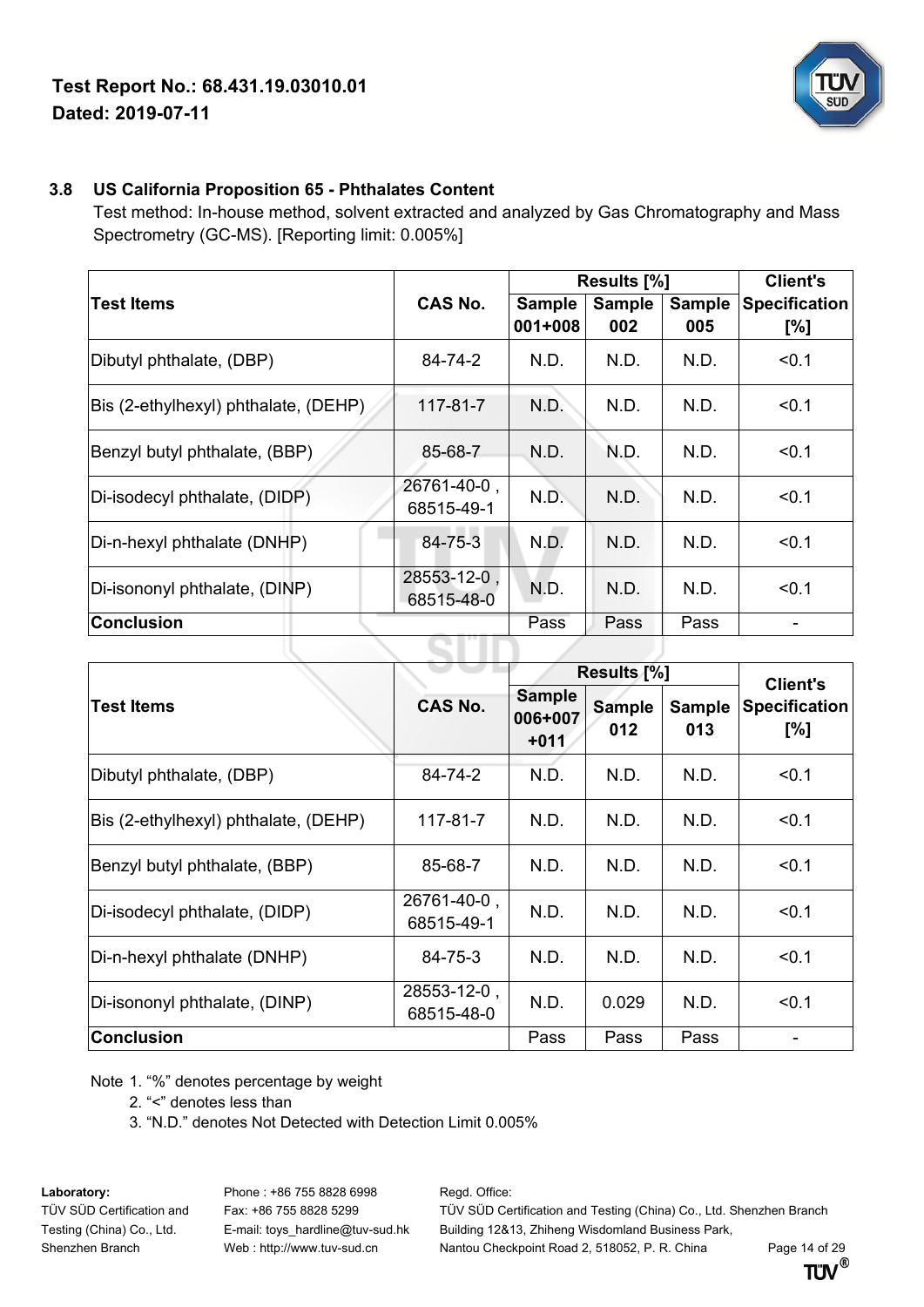

### **3.8 US California Proposition 65 - Phthalates Content**

Test method: In-house method, solvent extracted and analyzed by Gas Chromatography and Mass Spectrometry (GC-MS). [Reporting limit: 0.005%]

|                                      |                | Results [%]   | <b>Client's</b>      |  |
|--------------------------------------|----------------|---------------|----------------------|--|
| <b>Test Items</b>                    | <b>CAS No.</b> | <b>Sample</b> | <b>Specification</b> |  |
|                                      |                | 018           | [%]                  |  |
| Dibutyl phthalate, (DBP)             | 84-74-2        | N.D.          | < 0.1                |  |
| Bis (2-ethylhexyl) phthalate, (DEHP) | $117 - 81 - 7$ | N.D.          | < 0.1                |  |
| Benzyl butyl phthalate, (BBP)        | 85-68-7        | N.D.          | < 0.1                |  |
| Di-isodecyl phthalate, (DIDP)        | 26761-40-0,    | N.D.          | < 0.1                |  |
|                                      | 68515-49-1     |               |                      |  |
| Di-n-hexyl phthalate (DNHP)          | 84-75-3        | N.D.          | < 0.1                |  |
|                                      | 28553-12-0,    | N.D.          | < 0.1                |  |
| Di-isononyl phthalate, (DINP)        | 68515-48-0     |               |                      |  |
| <b>Conclusion</b>                    |                | Pass          |                      |  |

Note 1. "%" denotes percentage by weight

- 2. "<" denotes less than
- 3. "N.D." denotes Not Detected with Detection Limit 0.005%

Laboratory: Phone : +86 755 8828 6998 Regd. Office:

TÜV SÜD Certification and Fax: +86 755 8828 5299 TÜV SÜD Certification and Testing (China) Co., Ltd. Shenzhen Branch Testing (China) Co., Ltd. E-mail: toys\_hardline@tuv-sud.hk Building 12&13, Zhiheng Wisdomland Business Park, Shenzhen Branch Web : http://www.tuv-sud.cn Nantou Checkpoint Road 2, 518052, P. R. China Page 15 of 29<br>**TI'M/**<sup>®</sup>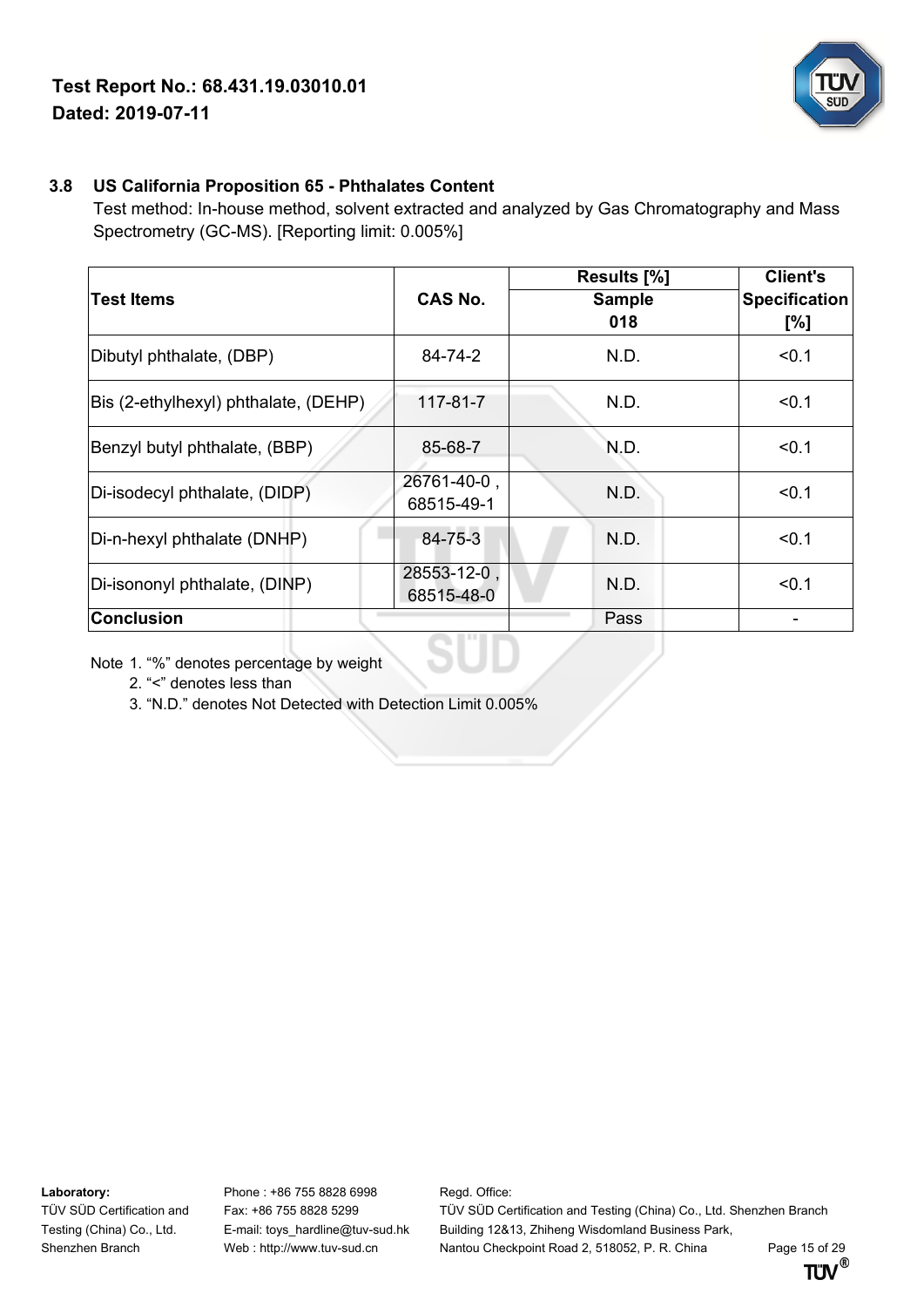

### **3.9 U.S. CFR Title 16 Part 1307 - Phthalates Content**

CPSC-CH-C1001-09.4 – Standard Operating Procedure for Determination of Phthalates [Reporting Limit = 0.005%]

|                                      |                           | Results [%]              |                      |                      | Limit |
|--------------------------------------|---------------------------|--------------------------|----------------------|----------------------|-------|
| <b>Phthalates</b>                    | <b>CAS No.</b>            | <b>Sample</b><br>001+008 | <b>Sample</b><br>002 | <b>Sample</b><br>005 | [%]   |
| Dibutyl phthalate, (DBP)             | 84-74-2                   | N.D.                     | N.D.                 | N.D.                 | < 0.1 |
| Benzyl butyl phthalate, (BBP)        | 85-68-7                   | N.D.                     | N.D.                 | N.D.                 | < 0.1 |
| Bis (2-ethylhexyl) phthalate, (DEHP) | $117 - 81 - 7$            | N.D.                     | N.D.                 | N.D.                 | < 0.1 |
| Diisobutylphthalate, (DIBP)          | 84-69-5                   | N.D.                     | N.D.                 | N.D.                 | < 0.1 |
| Di-n-hexyl phthalate (DHEXP)         | 84-75-3                   | N.D.                     | N.D.                 | N.D.                 | < 0.1 |
| Dicyclohexyl phthalate (DCHP)        | 84-61-7                   | N.D.                     | N.D.                 | N.D.                 | < 0.1 |
| Di-isononyl phthalate, (DINP)        | 28553-12-0,<br>68515-48-0 | N.D.                     | N.D.                 | N.D.                 | < 0.1 |
| Di-n-pentyl phthalates (DPENP)       | 131-18-0                  | N.D.                     | N.D.                 | N.D.                 | < 0.1 |
| <b>Conclusion</b>                    |                           | Pass                     | Pass                 | Pass                 |       |

Note 1. "%" denotes percentage by weight

2. "<" denotes less than

3. "N.D." denotes Not Detected with Detection Limit 0.005%

Laboratory: Phone : +86 755 8828 6998 Regd. Office:

TÜV SÜD Certification and Fax: +86 755 8828 5299 TÜV SÜD Certification and Testing (China) Co., Ltd. Shenzhen Branch Testing (China) Co., Ltd. E-mail: toys\_hardline@tuv-sud.hk Building 12&13, Zhiheng Wisdomland Business Park, Shenzhen Branch Web : http://www.tuv-sud.cn Nantou Checkpoint Road 2, 518052, P. R. China Page 16 of 29<br>**TTIV**<sup>®</sup>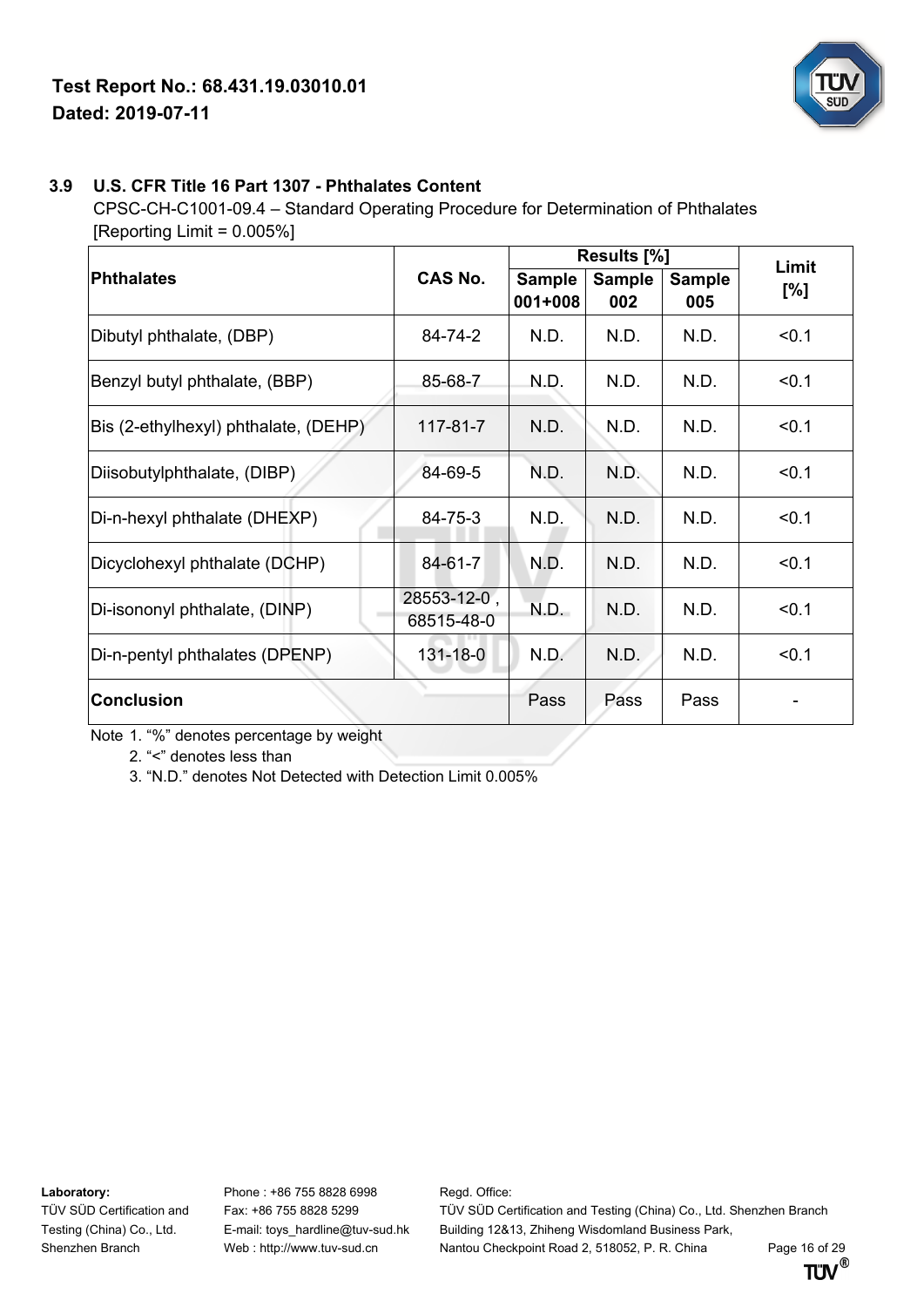

### **3.9 U.S. CFR Title 16 Part 1307 - Phthalates Content**

CPSC-CH-C1001-09.4 – Standard Operating Procedure for Determination of Phthalates [Reporting Limit = 0.005%]

|                                      |                           | Results [%]                        |                      |                      |              |
|--------------------------------------|---------------------------|------------------------------------|----------------------|----------------------|--------------|
| Phthalates                           | <b>CAS No.</b>            | <b>Sample</b><br>006+007<br>$+011$ | <b>Sample</b><br>012 | <b>Sample</b><br>013 | Limit<br>[%] |
| Dibutyl phthalate, (DBP)             | 84-74-2                   | N.D.                               | N.D.                 | N.D.                 | < 0.1        |
| Benzyl butyl phthalate, (BBP)        | 85-68-7                   | N.D.                               | N.D.                 | N.D.                 | < 0.1        |
| Bis (2-ethylhexyl) phthalate, (DEHP) | 117-81-7                  | N.D.                               | N.D.                 | N.D.                 | < 0.1        |
| Diisobutylphthalate, (DIBP)          | 84-69-5                   | N.D.                               | N.D.                 | N.D.                 | < 0.1        |
| Di-n-hexyl phthalate (DHEXP)         | 84-75-3                   | N.D.                               | N.D.                 | N.D.                 | < 0.1        |
| Dicyclohexyl phthalate (DCHP)        | 84-61-7                   | N.D.                               | N.D.                 | N.D.                 | < 0.1        |
| Di-isononyl phthalate, (DINP)        | 28553-12-0,<br>68515-48-0 | N.D.                               | 0.029                | N.D.                 | < 0.1        |
| Di-n-pentyl phthalates (DPENP)       | 131-18-0                  | N.D.                               | N.D.                 | N.D.                 | < 0.1        |
| <b>Conclusion</b>                    |                           | Pass                               | Pass                 | Pass                 |              |

Note 1. "%" denotes percentage by weight

2. "<" denotes less than

3. "N.D." denotes Not Detected with Detection Limit 0.005%

Laboratory: Phone : +86 755 8828 6998 Regd. Office:

TÜV SÜD Certification and Fax: +86 755 8828 5299 TÜV SÜD Certification and Testing (China) Co., Ltd. Shenzhen Branch Testing (China) Co., Ltd. E-mail: toys\_hardline@tuv-sud.hk Building 12&13, Zhiheng Wisdomland Business Park, Shenzhen Branch Web : http://www.tuv-sud.cn Nantou Checkpoint Road 2, 518052, P. R. China Page 17 of 29<br>**TTIV** 

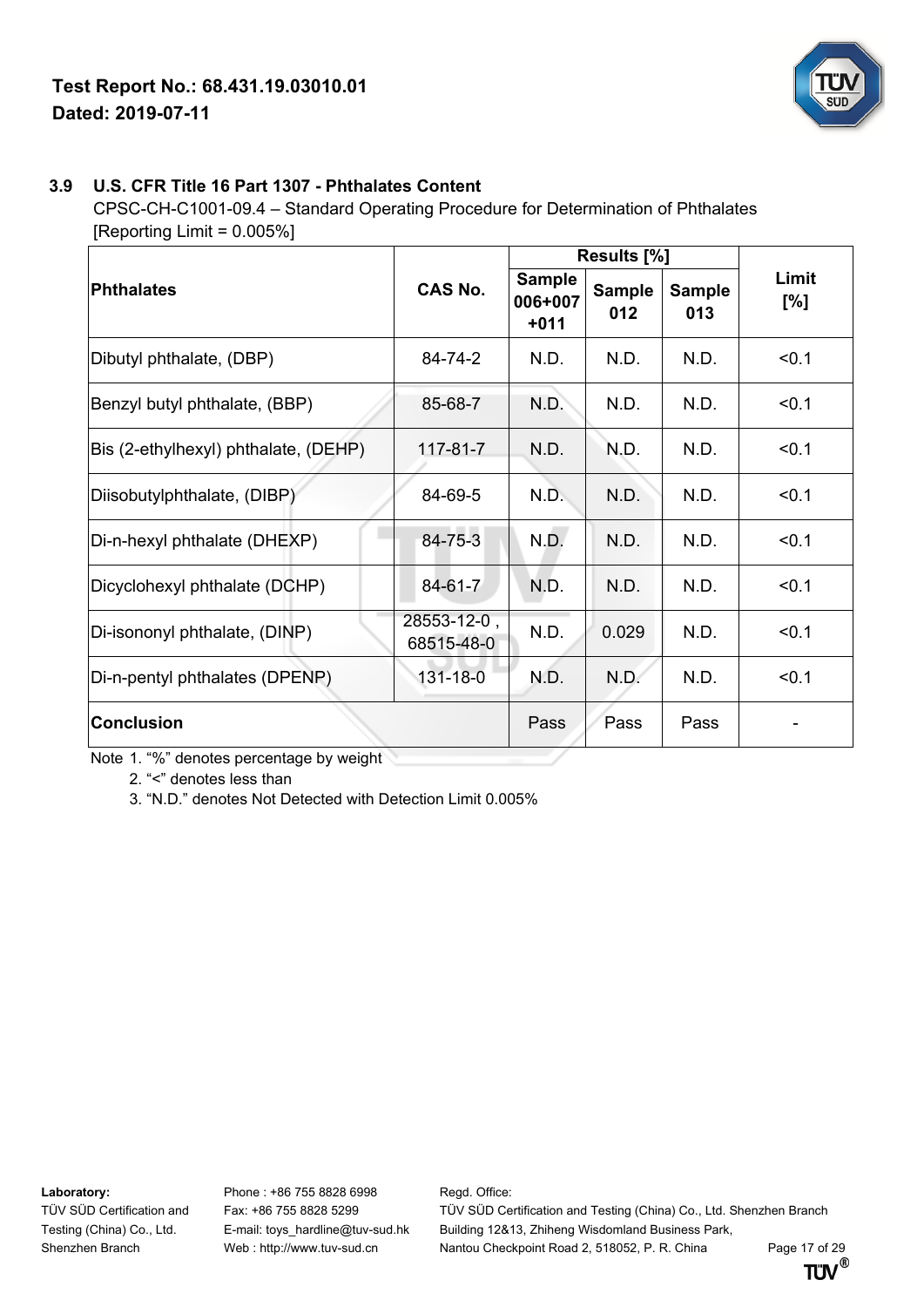

## **3.9 U.S. CFR Title 16 Part 1307 - Phthalates Content**

CPSC-CH-C1001-09.4 – Standard Operating Procedure for Determination of Phthalates [Reporting Limit = 0.005%]

|                                      |                | Results [%]   | Limit |
|--------------------------------------|----------------|---------------|-------|
| <b>Phthalates</b>                    | <b>CAS No.</b> | <b>Sample</b> | [%]   |
|                                      |                | 018           |       |
| Dibutyl phthalate, (DBP)             | 84-74-2        | N.D.          | < 0.1 |
| Benzyl butyl phthalate, (BBP)        | 85-68-7        | N.D.          | < 0.1 |
| Bis (2-ethylhexyl) phthalate, (DEHP) | $117 - 81 - 7$ | N.D.          | < 0.1 |
| Diisobutylphthalate, (DIBP)          | 84-69-5        | N.D.          | < 0.1 |
| Di-n-hexyl phthalate (DHEXP)         | 84-75-3        | N.D.          | < 0.1 |
| Dicyclohexyl phthalate (DCHP)        | 84-61-7        | N.D.          | < 0.1 |
| Di-isononyl phthalate, (DINP)        | 28553-12-0,    | N.D.          | < 0.1 |
|                                      | 68515-48-0     |               |       |
| Di-n-pentyl phthalates (DPENP)       | 131-18-0       | N.D.          | < 0.1 |
| <b>Conclusion</b>                    |                | Pass          |       |

Note 1. "%" denotes percentage by weight

2. "<" denotes less than

3. "N.D." denotes Not Detected with Detection Limit 0.005%

### **3.10 Tungsten Content Test**

Test method: EPA 3050B:1996, analyzed by Inductively Coupled Plasma Optical Emission Spectrometer (ICP-OES). [Reporting Limit: 10.0mg/kg]

|                   | Results [mg/kg] | Client's      |
|-------------------|-----------------|---------------|
| ∣Test Item        | <b>Sample</b>   | Specification |
|                   | 004             | [mg/kg]       |
| Tungsten          | N.D.            | -             |
| <b>Conclusion</b> | Report As Is    | -             |

Note:

- "mg/kg" denotes milligram per kilogram
- "<" denotes less than
- "N.D." denotes Not Detected with Detection Limit 10.0mg/kg

Laboratory: Phone : +86 755 8828 6998 Regd. Office:

TÜV SÜD Certification and Fax: +86 755 8828 5299 TÜV SÜD Certification and Testing (China) Co., Ltd. Shenzhen Branch Testing (China) Co., Ltd. E-mail: toys hardline@tuv-sud.hk Building 12&13, Zhiheng Wisdomland Business Park, Shenzhen Branch Web : http://www.tuv-sud.cn Nantou Checkpoint Road 2, 518052, P. R. China Page 18 of 29<br>**TI'M** 

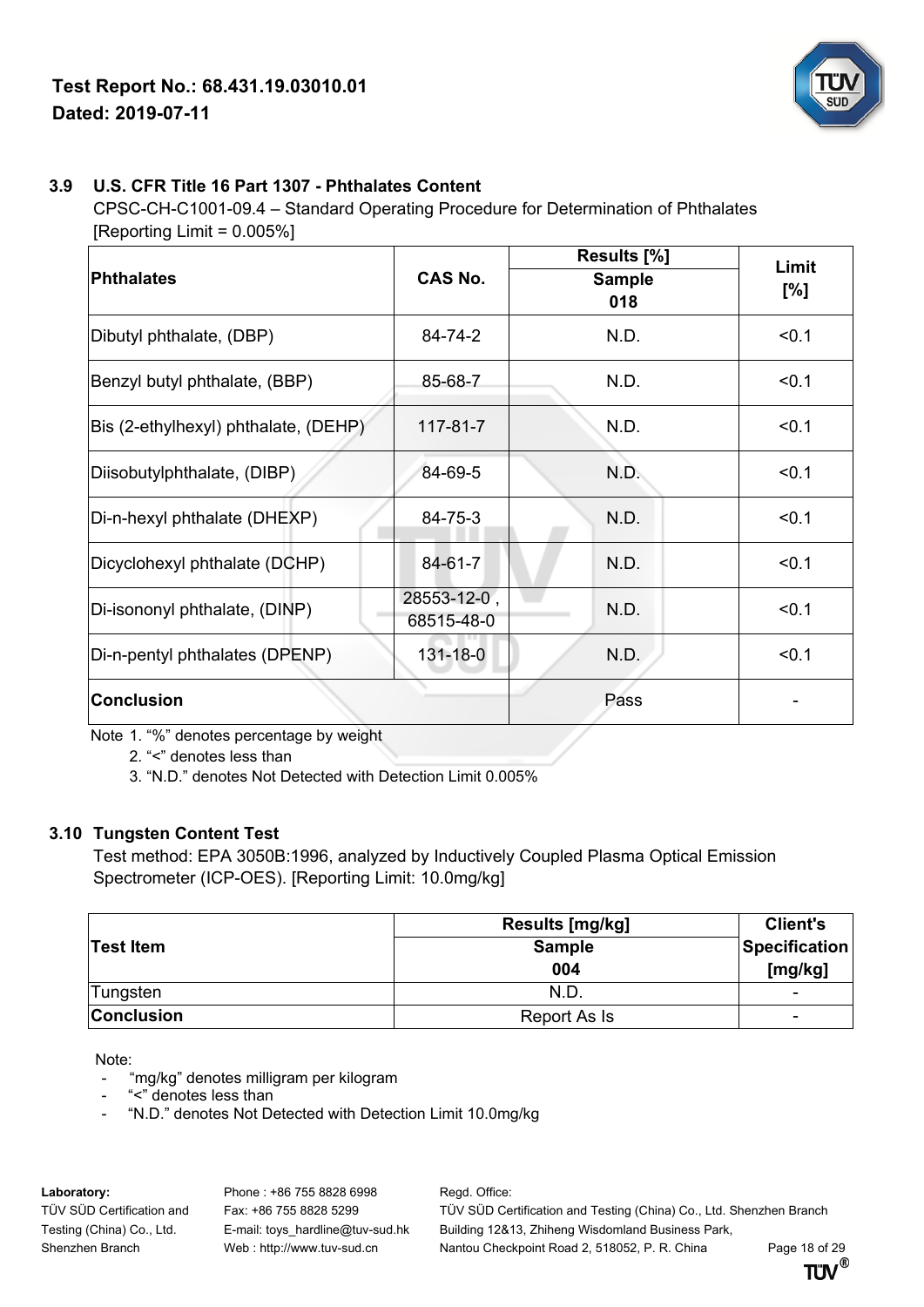

## **3.11 19 CFR 134.11, Country of origin: Visual check**

| <b>Sample</b> | <b>Test Item</b>  | <b>Observation</b> | <b>Conclusion</b> |
|---------------|-------------------|--------------------|-------------------|
| 014           | Country of origin | Present on label   | Pass              |

### **3.12 Uniform Packaging and Labelling Regulation: Visual check**

| <b>Sample</b> | Test Item                     | <b>Observation</b>                                         | <b>Conclusion</b> |
|---------------|-------------------------------|------------------------------------------------------------|-------------------|
|               | Declaration of identity       | The labeling contains the<br>declaration of identity       | Pass              |
| 014           | Declaration of responsibility | The labeling contains the<br>declaration of responsibility | Pass              |

m

# **3.13 US Plastic bag suffocation warnings: Visual check**

| <b>Sample</b> |                                           | <b>Test Item</b>                                                                                                                                                                                                                                                                                                                                                                  | <b>Observation Conclusion</b>     |      |
|---------------|-------------------------------------------|-----------------------------------------------------------------------------------------------------------------------------------------------------------------------------------------------------------------------------------------------------------------------------------------------------------------------------------------------------------------------------------|-----------------------------------|------|
| 014           | US Plastic bag<br>suffocation<br>warnings | For plastic bag with a thickness of<br>less than one mil (1/1000 inch)<br>having an opening size of five<br>inches or more, the following warning<br>statement should be stated:<br>WARNING: To avoid danger of<br>suffocation, keepthis plastic bag<br>away from babies and children.<br>Do not use this bag in cribs, beds,<br>carriages orplay pens. This bag is<br>not a toy. | Comply with<br>the<br>requirement | Pass |

## **3.14 Marking of Imported Goods Order, (C.R.C., c.535), Country of Origin: Visual check**

| <b>Sample</b> | <b>Section</b> | <b>Observation</b> | Conclusion |
|---------------|----------------|--------------------|------------|
| 014           |                | Present on label   | Pass       |

Laboratory: Phone : +86 755 8828 6998 Regd. Office:

TÜV SÜD Certification and Fax: +86 755 8828 5299 TÜV SÜD Certification and Testing (China) Co., Ltd. Shenzhen Branch Testing (China) Co., Ltd. E-mail: toys\_hardline@tuv-sud.hk Building 12&13, Zhiheng Wisdomland Business Park, Shenzhen Branch Web : http://www.tuv-sud.cn Nantou Checkpoint Road 2, 518052, P. R. China Page 19 of 29<br>**TT'M<sup>®</sup>** 

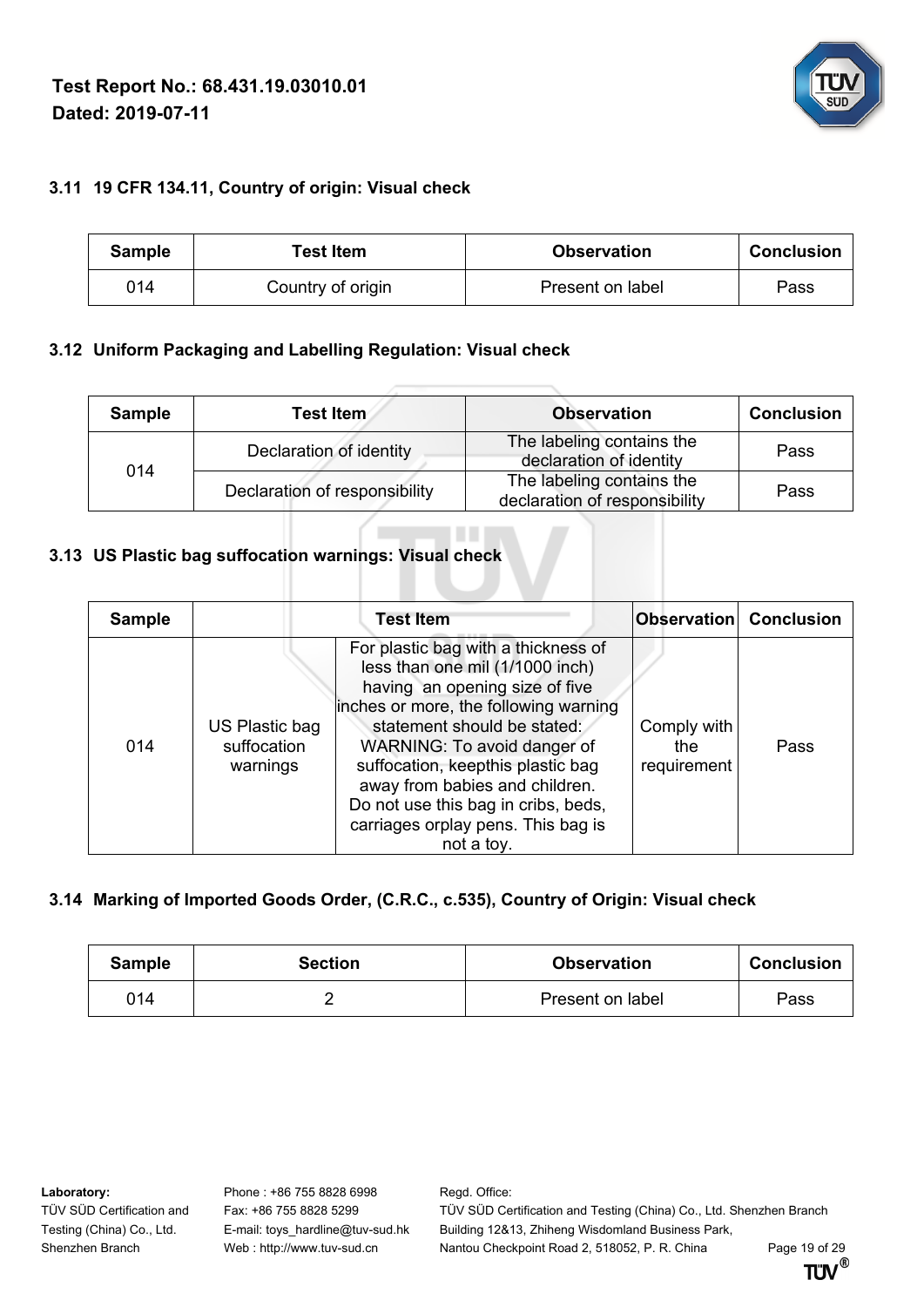

# **3.15 Charter of French Language, (R.S.Q., c.C-11), Province of Quebec Labeling, Visual check**

| <b>Sample</b> | <b>Clause</b> | <b>Observation</b> | <b>Conclusion</b> |
|---------------|---------------|--------------------|-------------------|
| 014           | c.C-11        | French labeling    | Pass              |

### **3.16 Consumer Packaging and Labeling Act (R.S.,1985, c.C-38), Visual check**

| <b>Sample</b> | <b>Section</b> | <b>Observation</b>   | Conclusion |
|---------------|----------------|----------------------|------------|
| 014           |                | Place of manufacture | Pass       |

# **3.17 Textile labelling act and textile labelling and advertising regulations: R.S.C.1985, c.T-10**

| Sample 014                                                                                                                                                                                                                                                                                                                                                                                                                            |                             |                   |
|---------------------------------------------------------------------------------------------------------------------------------------------------------------------------------------------------------------------------------------------------------------------------------------------------------------------------------------------------------------------------------------------------------------------------------------|-----------------------------|-------------------|
| <b>Test Item</b>                                                                                                                                                                                                                                                                                                                                                                                                                      | <b>Observation</b>          | <b>Conclusion</b> |
| <b>1.Fiber Content</b>                                                                                                                                                                                                                                                                                                                                                                                                                |                             |                   |
| Every fiber which is present in an amount of 5 percent<br>or more by mass must be declared on the label using<br>its generic name. Exceptions apply where the article<br>contains unknown or undetermined fibers. Additional<br>requirements apply when reclaimed fibers are present.<br>And if the textile article contains trimming or findings<br>other labelling requirements or alternatives exist.                              | Comply with the requirement | Pass              |
| Every fiber which is present in an amount of less than 5<br>percent by mass must be declared on the label using<br>its generic name or the term, "other fiber". Special<br>exceptions to this requirement exist for elastic yarns,<br>reinforcement yarns and ornamentation.                                                                                                                                                          | N/A                         | N/A               |
| In conjunction with the generic name, the amount of<br>each fiber must be declared on label as a percentage<br>of the total fiber mass of the article or its components.                                                                                                                                                                                                                                                              | Comply with the requirement | Pass              |
| If the textile artcle consists of parts or sections differing<br>in fiber content, each part or section must be declared<br>on the label in a sectional disclosure. Sectional<br>discosures are also required for paddings or fillings,<br>such as those used in pillows for beds or those added<br>for warmth, linings and interlings, as well as for carpets,<br>fabric supported foams and pile, coated or impregnated<br>fabrics. | N/A                         | N/A               |

Laboratory: Phone : +86 755 8828 6998 Regd. Office:

TÜV SÜD Certification and Fax: +86 755 8828 5299 TÜV SÜD Certification and Testing (China) Co., Ltd. Shenzhen Branch Testing (China) Co., Ltd. E-mail: toys\_hardline@tuv-sud.hk Building 12&13, Zhiheng Wisdomland Business Park,

Shenzhen Branch Web : http://www.tuv-sud.cn Nantou Checkpoint Road 2, 518052, P. R. China Page 20 of 29<br>**TTIM<sup>®</sup>** 

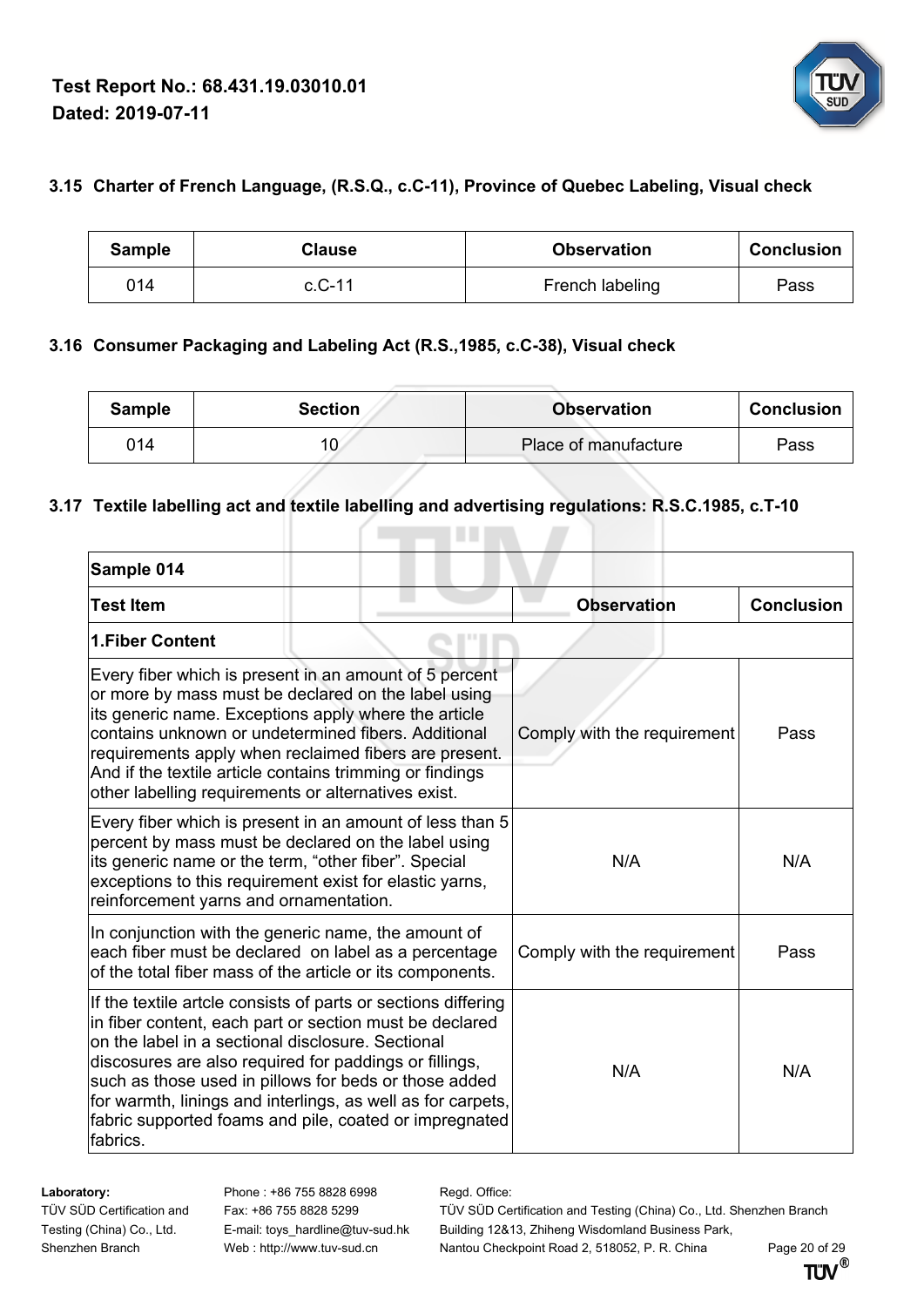

| Sample 014                                                                                                                                                                                                                                                                                                                                                                                                             |                             |                   |  |  |
|------------------------------------------------------------------------------------------------------------------------------------------------------------------------------------------------------------------------------------------------------------------------------------------------------------------------------------------------------------------------------------------------------------------------|-----------------------------|-------------------|--|--|
| <b>Test Item</b>                                                                                                                                                                                                                                                                                                                                                                                                       | <b>Observation</b>          | <b>Conclusion</b> |  |  |
| 2. Bilingual requirement                                                                                                                                                                                                                                                                                                                                                                                               |                             |                   |  |  |
| All fiber content information on the label must be<br>bilingual, except in areas where only one official<br>language is used in consumer transactions.                                                                                                                                                                                                                                                                 | Comply with the requirement | Pass              |  |  |
| 3. Dealer identity                                                                                                                                                                                                                                                                                                                                                                                                     |                             |                   |  |  |
| The dealer identity (business name and address) must<br>be displayed on the label. Alternatively, a dealer in<br>Canada may use a CA identification number.                                                                                                                                                                                                                                                            | Comply with the requirement | Pass              |  |  |
| 4. Country of origin                                                                                                                                                                                                                                                                                                                                                                                                   |                             |                   |  |  |
| If the article or any fabric therein is imported, country of<br>origin must be displayed on the label.                                                                                                                                                                                                                                                                                                                 | Comply with the requirement | Pass              |  |  |
| 5. Form and application of labels                                                                                                                                                                                                                                                                                                                                                                                      |                             |                   |  |  |
| The form of a label must ensure that the information<br>contained on the label is factual, legible and accessible<br>to the prospective consumer at the time of purchase.                                                                                                                                                                                                                                              | Comply with the requirement | Pass              |  |  |
| Depending on the type of article being labelled, either a<br>permanent or non-permanent label must be applied to<br>a consumer textile article. Special requirements exist<br>for prepackaged articles and labelling alternatives exist<br>for home-crafted articles. Exceptions to this<br>requirement exist for custom-made articles, such as a<br>tailored suit or a carpet cut to the customer's<br>specification. | Comply with the requirement | Pass              |  |  |

Laboratory: **Phone : +86 755 8828 6998** Regd. Office:

TÜV SÜD Certification and Fax: +86 755 8828 5299 TÜV SÜD Certification and Testing (China) Co., Ltd. Shenzhen Branch Testing (China) Co., Ltd. E-mail: toys\_hardline@tuv-sud.hk Building 12&13, Zhiheng Wisdomland Business Park, Shenzhen Branch Web : http://www.tuv-sud.cn Nantou Checkpoint Road 2, 518052, P. R. China Page 21 of 29<br>**Till**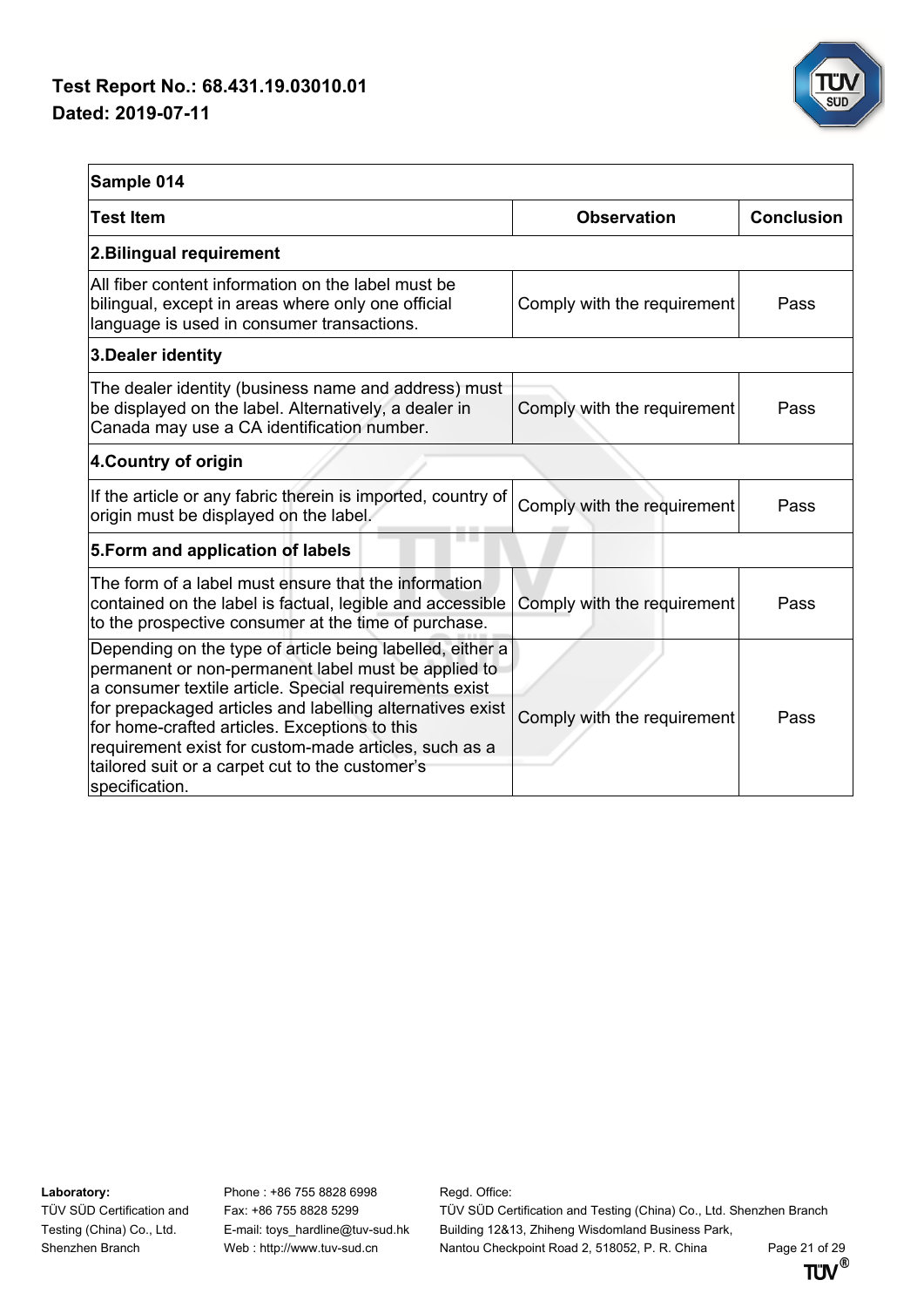

## **3.18 Product dimensions: In house method**

| <b>Sample</b> | Result(s)    |             | <b>Client's Specification</b> | Conclusion   |
|---------------|--------------|-------------|-------------------------------|--------------|
|               | Length       | $11.0$ inch | $\overline{\phantom{a}}$      | Report As Is |
| 014           | <b>Width</b> | $5.9$ inch  |                               | Report As Is |
|               | Height       | $5.9$ inch  | ٠                             | Report As Is |

### **3.19 Product weight: In house method**

| <b>Sample</b> | Result(s)   | <b>Client's Specification Conclusion</b> |              |
|---------------|-------------|------------------------------------------|--------------|
| 014           | 252 g/piece | $\sim$                                   | Report As Is |

# **3.20 Defects: ASTM D3990-12(2016)**

| <b>Sample</b> | <b>Result(s)</b> | <b>Client's Specification</b>                                                                                                                                         | <b>Conclusion</b> |
|---------------|------------------|-----------------------------------------------------------------------------------------------------------------------------------------------------------------------|-------------------|
| 014           | No major defect  | Visual examination to<br>verify noticeable<br>defects (such as<br>missing components,<br>obvious knitting<br>/weaving defects,<br>improper functioning<br>component). | Pass              |

Laboratory: Phone : +86 755 8828 6998 Regd. Office:

TÜV SÜD Certification and Fax: +86 755 8828 5299 TÜV SÜD Certification and Testing (China) Co., Ltd. Shenzhen Branch Testing (China) Co., Ltd. E-mail: toys\_hardline@tuv-sud.hk Building 12&13, Zhiheng Wisdomland Business Park, Shenzhen Branch Web : http://www.tuv-sud.cn Nantou Checkpoint Road 2, 518052, P. R. China Page 22 of 29<br>**TTM<sup>®</sup> TTM** 

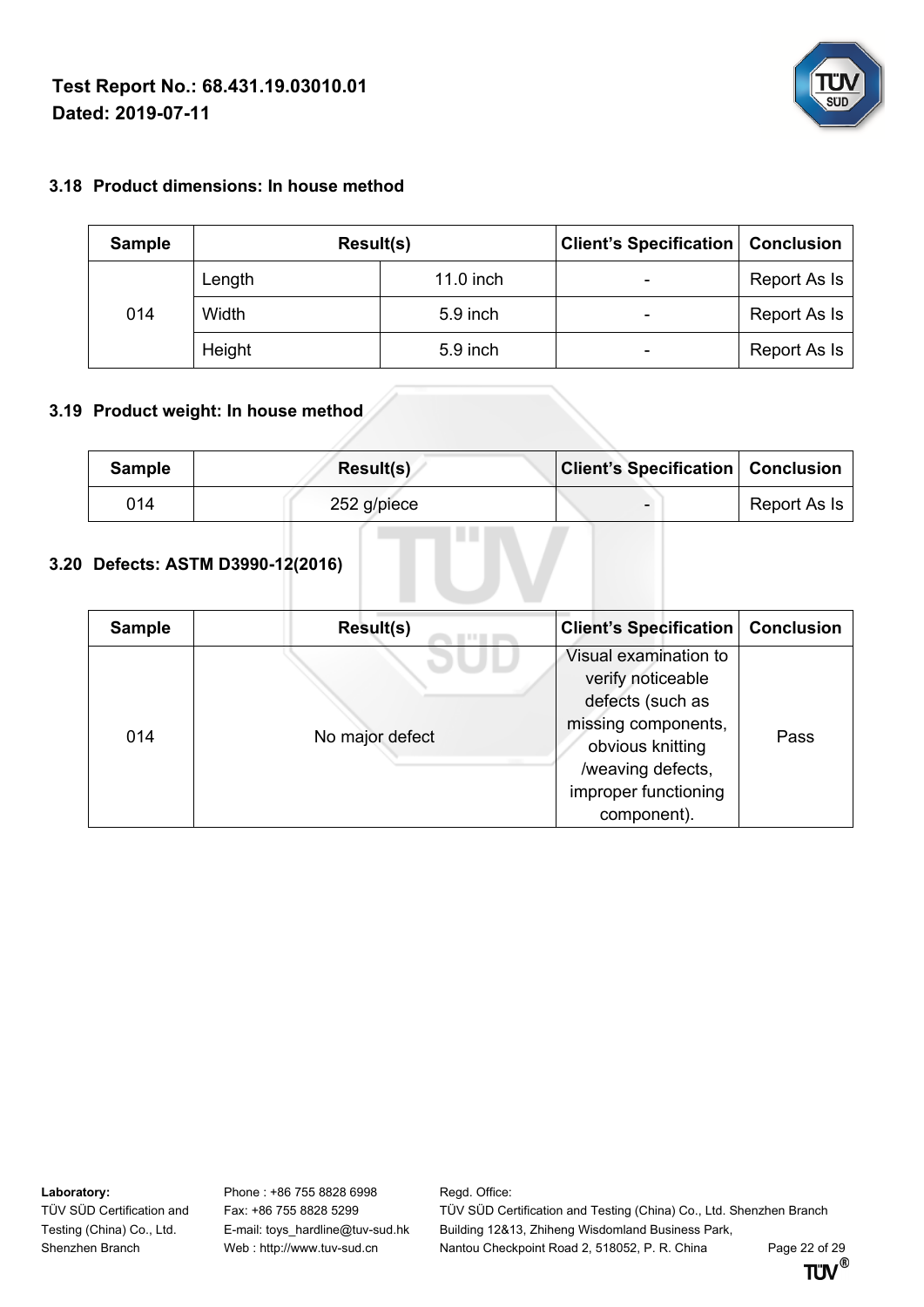

| <b>Sample</b> | <b>Result(s)</b>          | <b>Client's Specification</b>                                                                                                                                                                                                                                                                                                                                                                                                                                                                                                                                                                                                                                   | <b>Conclusion</b> |
|---------------|---------------------------|-----------------------------------------------------------------------------------------------------------------------------------------------------------------------------------------------------------------------------------------------------------------------------------------------------------------------------------------------------------------------------------------------------------------------------------------------------------------------------------------------------------------------------------------------------------------------------------------------------------------------------------------------------------------|-------------------|
| 014           | No major poor workmanship | Visual examination to verify<br>noticeable poor Workmanship<br>(such as: Poor sewing: Broken<br>seam, Missing stitches or Skipped /<br>Uneven / Wave stitches or stitched<br>holes on visible area. Insecure back<br>stitches / Uneven stitch tension /<br>Needle chewing, Misaligned seam.<br>Poor riveting metal eyelet or other<br>metal parts.<br>Dirty / Glue / Scratch / Wrinkle /<br>Pen Mark / Oil Stain / Water Stain.<br>The inside hiding thread expose.<br>Poor electro-plating or spraying on<br>handle metal plate.<br>Obvious scratched mark in<br>extendable handle or metal plate.<br>Fabric, webbing band or strap<br>getting discoloration.) | Pass              |

## **3.21 Workmanship: In house method**

# **3.22 Capacity in liters for bag: In house method**

| <b>Sample</b> | Result(s) | <b>Client's Specification</b> | <b>Conclusion</b> |
|---------------|-----------|-------------------------------|-------------------|
| 014           | 5.9 liter | ۰                             | Report As Is      |

Laboratory: Phone : +86 755 8828 6998 Regd. Office:

TÜV SÜD Certification and Fax: +86 755 8828 5299 TÜV SÜD Certification and Testing (China) Co., Ltd. Shenzhen Branch Testing (China) Co., Ltd. E-mail: toys\_hardline@tuv-sud.hk Building 12&13, Zhiheng Wisdomland Business Park, Shenzhen Branch Web : http://www.tuv-sud.cn Nantou Checkpoint Road 2, 518052, P. R. China Page 23 of 29<br>**TTM<sup>®</sup> TTM** 

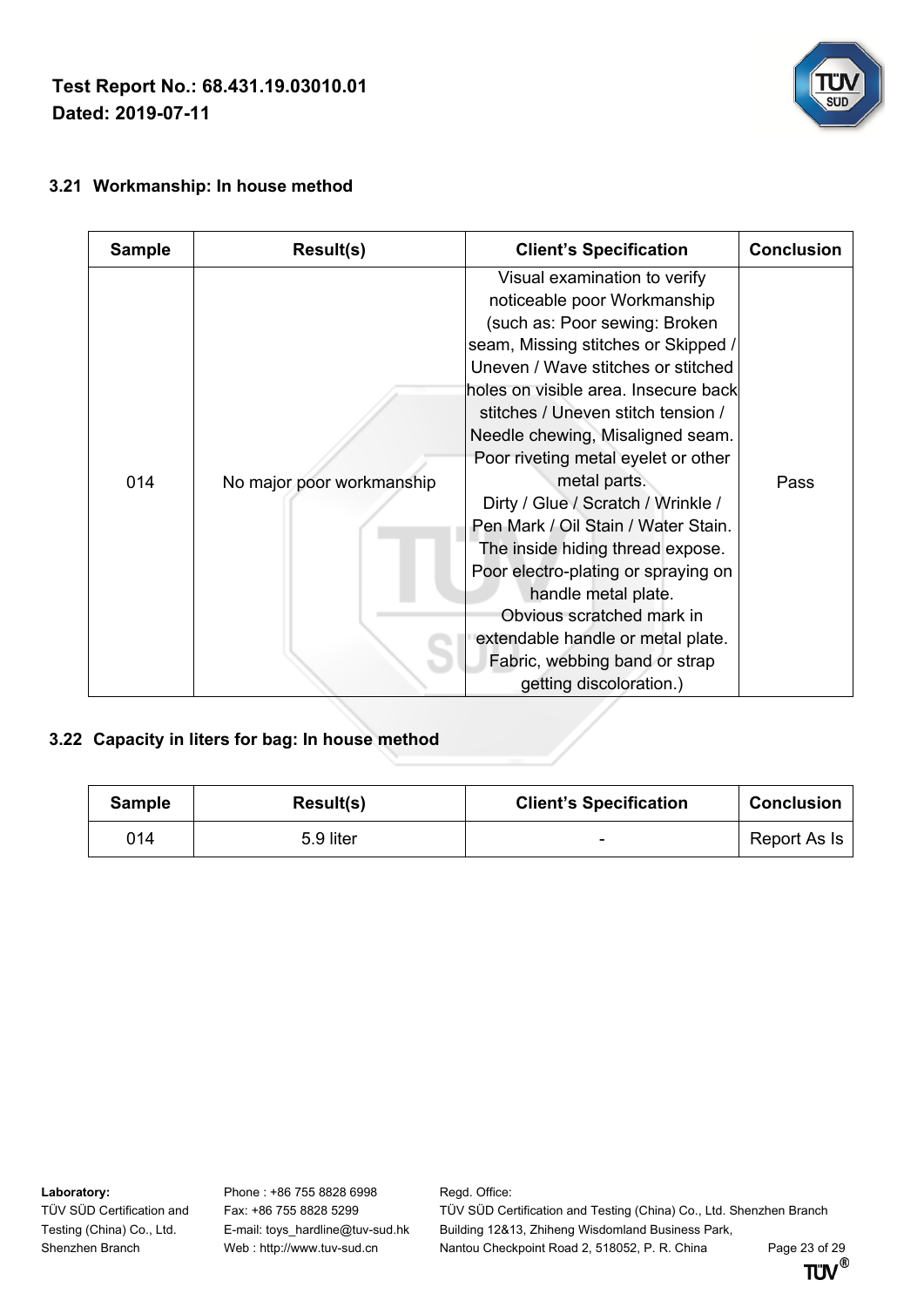

| <b>Fabric Surface: Smooth</b>          |                                           |                                                       |
|----------------------------------------|-------------------------------------------|-------------------------------------------------------|
| <b>Preliminary Testing: Lengthwise</b> |                                           |                                                       |
| Sample 015                             | <b>Original state</b><br><b>Burn Code</b> | After post dry-cleaning & washing<br><b>Burn Code</b> |
| (1)                                    | <b>DNI</b>                                | <b>DNI</b>                                            |
| (2)                                    | <b>DNI</b>                                | <b>DNI</b>                                            |
| (3)                                    | <b>DNI</b>                                | <b>DNI</b>                                            |
| (4)                                    | <b>DNI</b>                                | <b>DNI</b>                                            |
| (5)                                    | <b>DNI</b>                                | <b>DNI</b>                                            |
| (6)                                    | <b>DNI</b>                                | <b>DNI</b>                                            |
| (7)                                    | <b>DNI</b>                                | <b>DNI</b>                                            |
| (8)                                    | <b>DNI</b>                                | <b>DNI</b>                                            |
| (9)                                    | <b>DNI</b>                                | <b>DNI</b>                                            |
| (10)                                   | <b>DNI</b>                                | <b>DNI</b>                                            |
| Sample 017                             | <b>Original state</b><br><b>Burn Code</b> | After post dry-cleaning & washing<br><b>Burn Code</b> |
| $^{\prime}$ 1                          | DNI                                       | <b>DNI</b>                                            |
| (2)                                    | <b>DNI</b>                                | <b>DNI</b>                                            |
| (3)                                    | <b>DNI</b>                                | <b>DNI</b>                                            |
| (4)                                    | <b>DNI</b>                                | <b>DNI</b>                                            |
| (5)                                    | <b>DNI</b>                                | <b>DNI</b>                                            |
| (6)                                    | <b>DNI</b>                                | <b>DNI</b>                                            |
| (7)                                    | <b>DNI</b>                                | <b>DNI</b>                                            |
| (8)                                    | <b>DNI</b>                                | <b>DNI</b>                                            |

### **3.23 Flame Resistance - 45°Angle Test - One Second Flame Impingement** SOR/2016-194

Note DNI=Did not ignite

A textile suspected of having a flame retardant treatment as evidence by slow burning, difficulty of ignition, extinguishment, etc. shall be tested after laundering and dry cleaning in accordance with CAN/ CGSB-4.2 No.58:2004.

(9) DNI DNI (10) DNI DNI

**Laboratory:** Phone : +86 755 8828 6998 Regd. Office:

TÜV SÜD Certification and Fax: +86 755 8828 5299 TÜV SÜD Certification and Testing (China) Co., Ltd. Shenzhen Branch Testing (China) Co., Ltd. E-mail: toys hardline@tuv-sud.hk Building 12&13, Zhiheng Wisdomland Business Park,

Shenzhen Branch Web : http://www.tuv-sud.cn Nantou Checkpoint Road 2, 518052, P. R. China Page 24 of 29<br>**TI'M**<sup>®</sup>

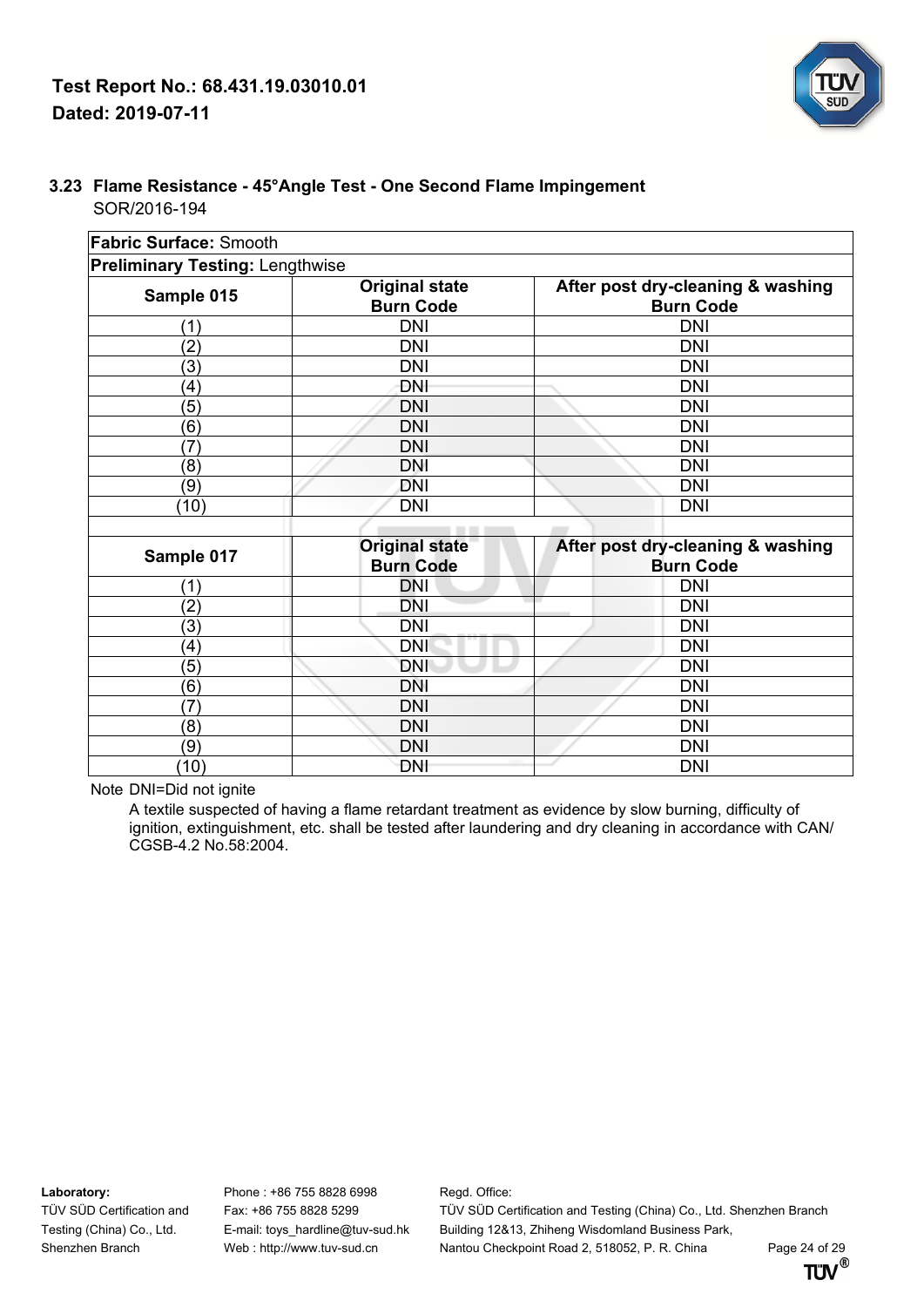

### **3.24 Fiber Content**

AATCC 20: 2018

| <b>Items</b>  | Sample 015 | <b>Client's Claim</b> | Client's<br><b>Requirement</b> | <b>Conclusion</b> |
|---------------|------------|-----------------------|--------------------------------|-------------------|
| Polyester (%) | 100        | -                     |                                | Report As Is      |
|               |            |                       |                                |                   |
| <b>Items</b>  | Sample 017 | <b>Client's Claim</b> | Client's<br><b>Requirement</b> | <b>Conclusion</b> |
| Polyester (%) | 100        |                       |                                | Report As Is      |

### **3.25 Fabric Weight per Unit Area**

ASTM D 3776/D3776M: 2009a(2017); Option C

| <b>Items</b>          | <b>Sample</b><br>015 | <b>Sample</b><br>017 | Client's<br><b>Requirement</b> |
|-----------------------|----------------------|----------------------|--------------------------------|
| (g/m <sup>2</sup> )   | 543                  | 557                  |                                |
| (oz/yd <sup>2</sup> ) | 16.0                 | 16.4                 | -                              |
| <b>Conclusion</b>     | Report As Is         | Report As Is         |                                |

### **3.26 Tensile Strength**

ASTM D 5034: 2009(2017); Instron CRE-1" Grab

| <b>Items</b>      | <b>Sample</b><br>015 | <b>Sample</b><br>017 | <b>Client's</b><br><b>Requirement</b> |
|-------------------|----------------------|----------------------|---------------------------------------|
| Length (lbf)      | 167.6                | 222.9                | <b>Min.25</b>                         |
| Width (lbf)       | 232.9                | 208.4                | <b>Min.25</b>                         |
| <b>Conclusion</b> | Pass                 | Pass                 | -                                     |

### **3.27 Tear Strength**

ASTM D1424: 2009(2013); Elmendorf

| <b>Items</b>           | <b>Sample</b><br>015 | <b>Sample</b><br>017 | Client's<br>Requirement |
|------------------------|----------------------|----------------------|-------------------------|
| Length yarn torn (lbf) | 12                   | 12                   | Min.1.5                 |
| Width yarn torn (lbf)  | 9.1                  | >14.4                | Min.1.5                 |
| <b>Conclusion</b>      | Pass                 | Pass                 |                         |

Note ">" denotes more than

Laboratory: Phone : +86 755 8828 6998 Regd. Office:

TÜV SÜD Certification and Fax: +86 755 8828 5299 TÜV SÜD Certification and Testing (China) Co., Ltd. Shenzhen Branch Testing (China) Co., Ltd. E-mail: toys\_hardline@tuv-sud.hk Building 12&13, Zhiheng Wisdomland Business Park,

Shenzhen Branch Web : http://www.tuv-sud.cn Nantou Checkpoint Road 2, 518052, P. R. China Page 25 of 29<br>**TI'M<sup>®</sup>** 

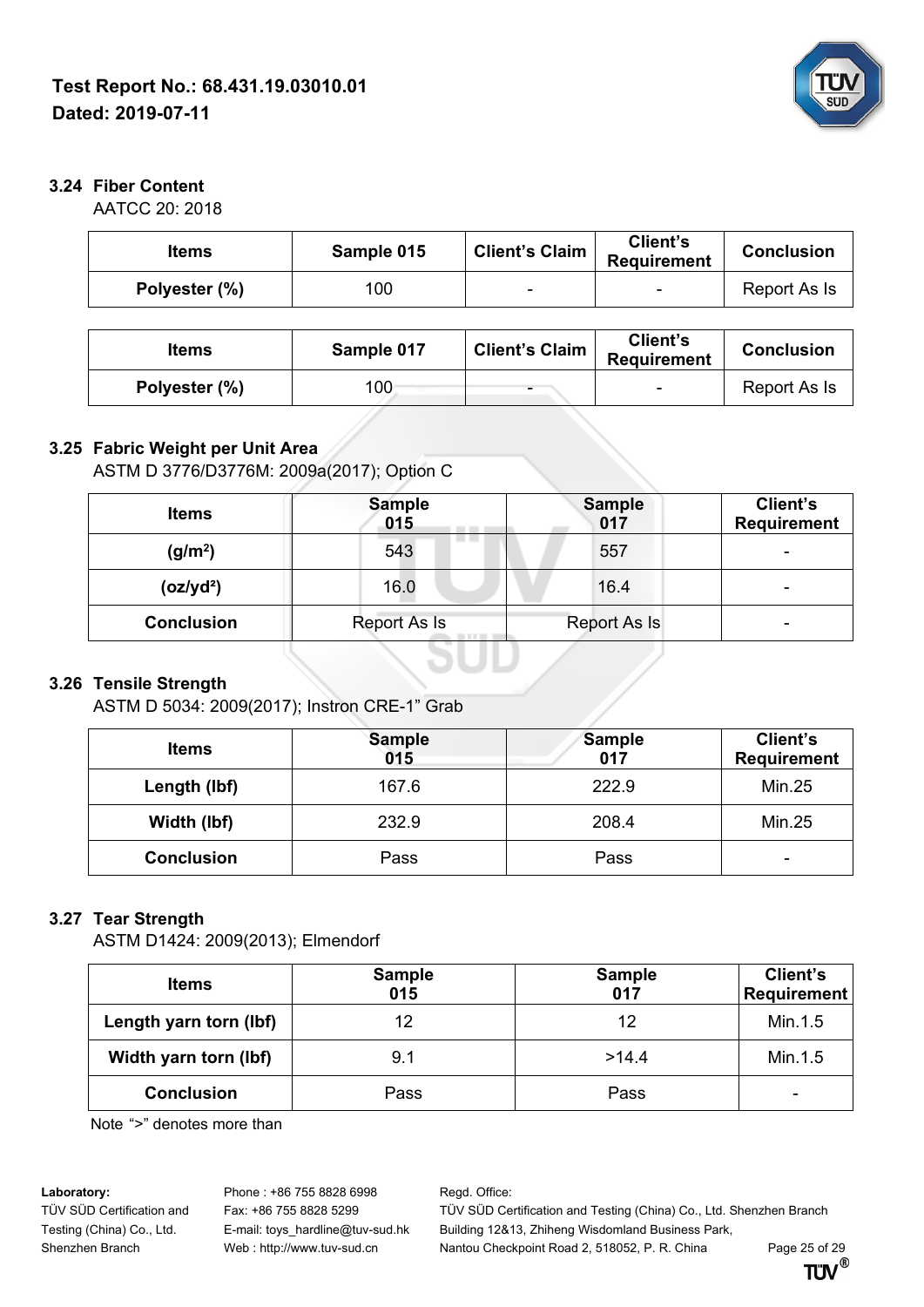

### **3.28 Seam Strength**

ASTM D 1683/D1683M: 2017(2018)

| <b>Items</b>      | <b>Sample</b><br>015 | <b>Sample</b><br>017 | Client's<br><b>Requirement</b> |
|-------------------|----------------------|----------------------|--------------------------------|
| Length (lbf)      | 112.0(F.T.S.)        | 116.5(F.T.S.)        | Min.25                         |
| Width (lbf)       | 123.0(F.T.S.)        | 137.5(F.T.S.)        | Min.25                         |
| <b>Conclusion</b> | Pass                 | Pass                 |                                |

Note F.T.S. = Fabric Tear at Seam

### **3.29 Abrasion Resistance: ASTM D 4966: 2012(R2016) Option 1**

Test atmosphere: 23±2°C / 50±2%RH

| <b>Items</b>      | <b>Sample</b><br>015 | <b>Sample</b><br>017 | Client's<br>Requirement |
|-------------------|----------------------|----------------------|-------------------------|
| End point         | $>10000$ cycles      | $>10000$ cycles      | 10000 cycles            |
| <b>Conclusion</b> | Pass                 | Pass                 |                         |

### **3.30 Water Repellency**

AATCC 22: 2017; Spray Test

| <b>As Received</b> | Sample 015   | Sample 017   | Client's<br><b>Requirement</b> |
|--------------------|--------------|--------------|--------------------------------|
| Specimen 1#        | 80           | 80           |                                |
| Specimen 2#        | 80           | 80           | -                              |
| Specimen 3#        | 80           | 80           | -                              |
| <b>Conclusion</b>  | Report as is | Report as is | -                              |

Note Rating 0 -Complete wetting of the entire face of the specimen.

Rating 50 -Complete wetting of the entire specimen face beyond the spray points.

Rating 70 -Partial wetting of the specimen face beyond the spray points.

Rating 80 -Wetting of specimen face at spray points.

Rating 90 -Slight random sticking or wetting of the specimen face.

Rating 100 -No sticking or wetting of the specimen face.

Laboratory: Phone : +86 755 8828 6998 Regd. Office:

TÜV SÜD Certification and Fax: +86 755 8828 5299 TÜV SÜD Certification and Testing (China) Co., Ltd. Shenzhen Branch Testing (China) Co., Ltd. E-mail: toys hardline@tuv-sud.hk Building 12&13, Zhiheng Wisdomland Business Park, Shenzhen Branch Web : http://www.tuv-sud.cn Nantou Checkpoint Road 2, 518052, P. R. China Page 26 of 29<br>**TI'M**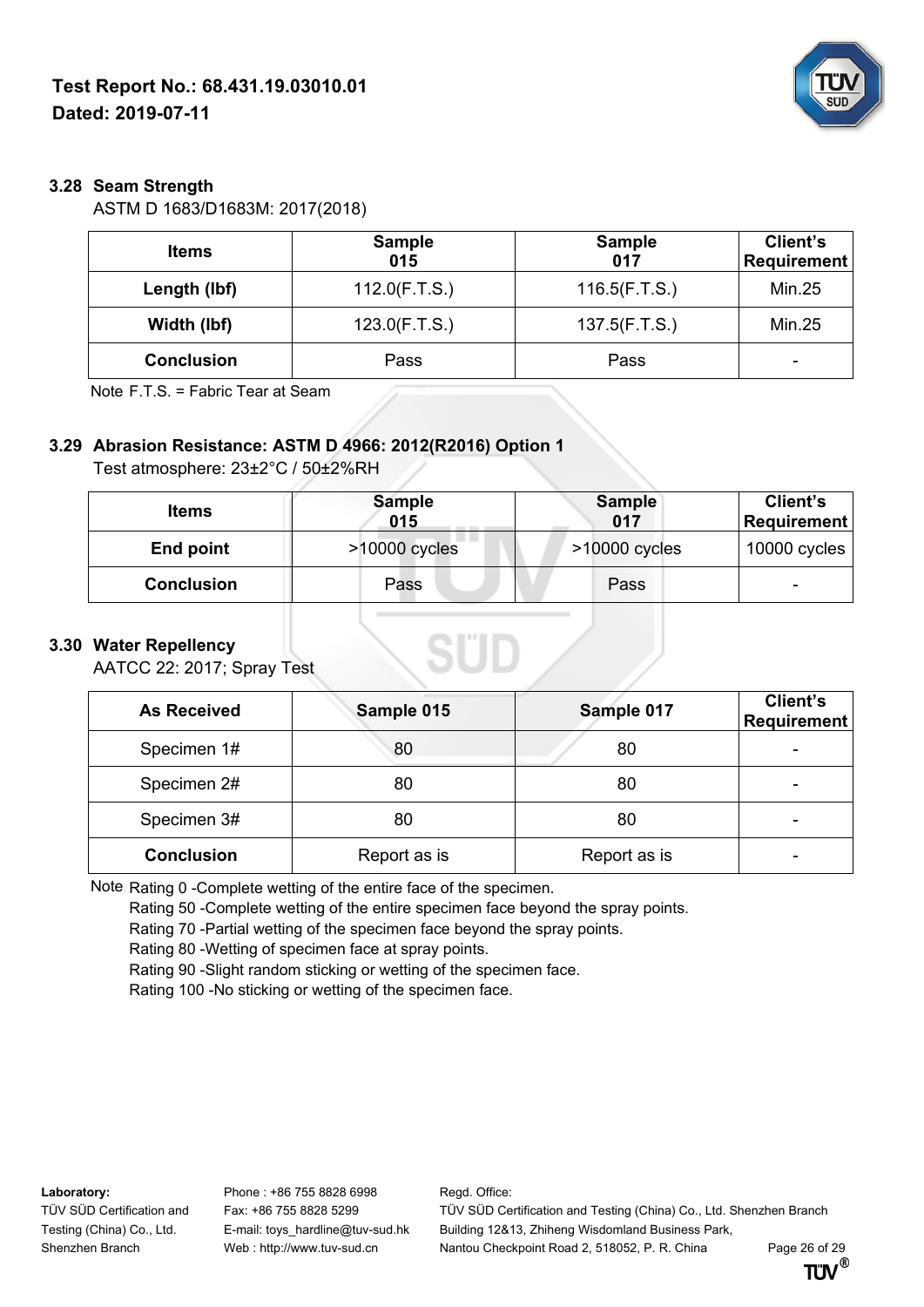

## **3.31 Water Resistance (Rain Test)**

AATCC 35: 2018; after 2 minutes at 2ft head pressure

| <b>Items</b>                                   | Sample 015 | Sample 017 | Client's<br><b>Requirement</b> |
|------------------------------------------------|------------|------------|--------------------------------|
| As received<br>Weight of blotter gained<br>(g) | 0.0        | 0.0        | Max.1.0                        |
| <b>Conclusion</b>                              | Pass       | Pass       | ۰                              |

### **3.32 Colour Fastness to Crocking**

AATCC 8:2016

| <b>Items</b>        | Sample 015 | Sample 017 | Client's<br><b>Requirement</b> |
|---------------------|------------|------------|--------------------------------|
| <b>Dry Staining</b> | 4.5        | 4.5        | Min.4.0                        |
| <b>Wet Staining</b> | 4.5        | 4.5        | Min.2.5                        |
| <b>Conclusion</b>   | Pass       | Pass       | ۰                              |
|                     |            |            |                                |

# **3.33 Colour Fastness to Light**

AATCC 16.3: 2014, Xenon-Arc Lamp

| <b>Items</b>          | Sample 015 | Sample 017 | Client's<br><b>Requirement</b> |
|-----------------------|------------|------------|--------------------------------|
| After 20 AFU<br>Grade | 4.5        | 4.5        | Min.4.0                        |
| <b>Conclusion</b>     | Pass       | Pass       | -                              |

Laboratory: Phone : +86 755 8828 6998 Regd. Office:

TÜV SÜD Certification and Fax: +86 755 8828 5299 TÜV SÜD Certification and Testing (China) Co., Ltd. Shenzhen Branch Testing (China) Co., Ltd. E-mail: toys\_hardline@tuv-sud.hk Building 12&13, Zhiheng Wisdomland Business Park, Shenzhen Branch Web : http://www.tuv-sud.cn Nantou Checkpoint Road 2, 518052, P. R. China Page 27 of 29<br>**TTIV**<sup>®</sup>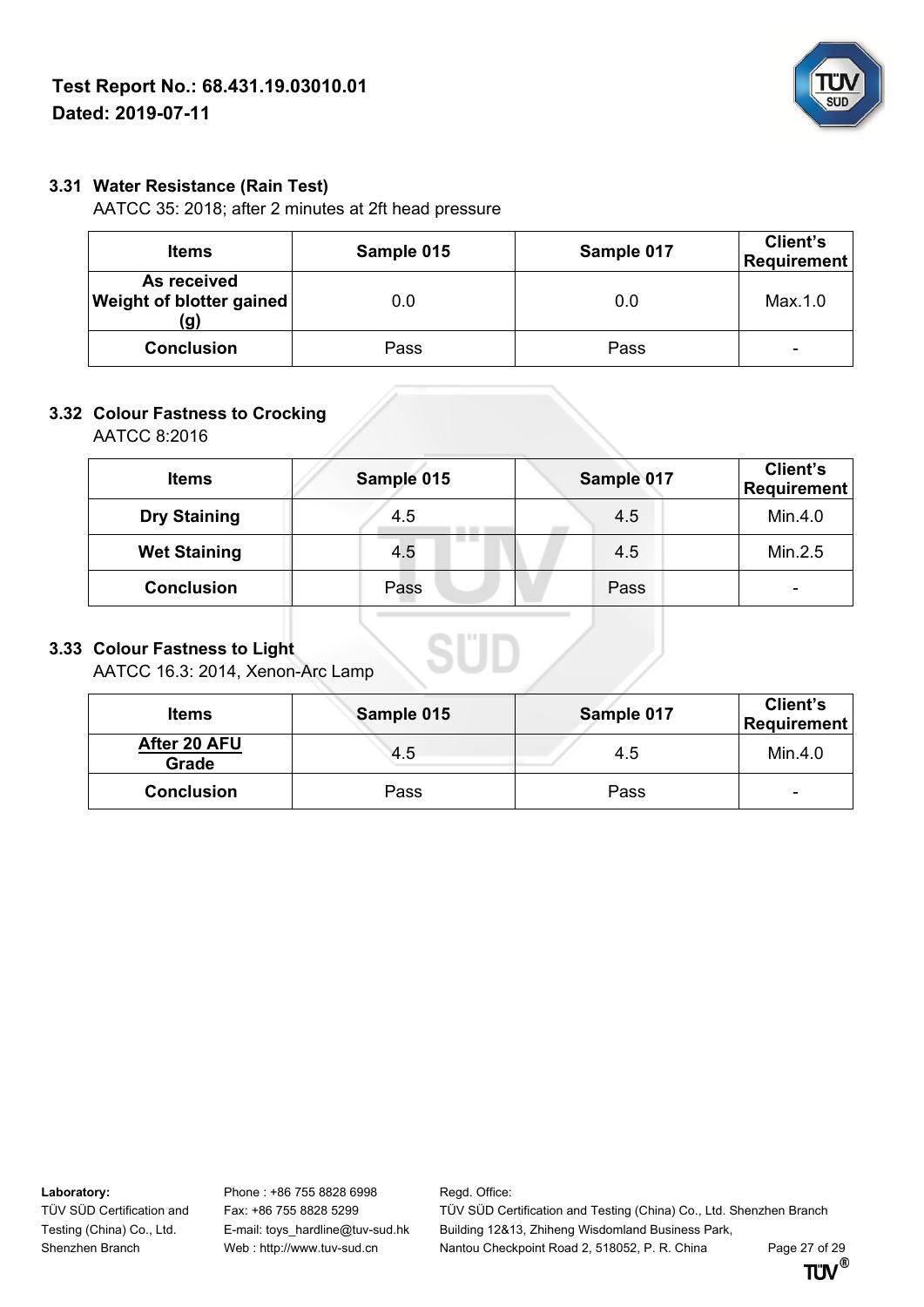

## **3.34 Colour Fastness to Water**

AATCC 107: 2013

| <b>Items</b>               |           | Sample 015  | Sample 017 |         |
|----------------------------|-----------|-------------|------------|---------|
| Shade Change               |           | 4.5         | 4.5        | Min.4.0 |
| Acetate                    |           | 4.5         | 4.5        | Min.3.5 |
| Staining on<br>Multi-fiber | Cotton    | 4.5         | 4.5        | Min.3.5 |
|                            | Polyamide | 4.5         | 4.5        | Min.3.5 |
|                            | Polyester | 4.5         | 4.5        | Min.3.5 |
|                            | Acrylic   | 4.5         | 4.5        | Min.3.5 |
|                            | Wool      | 4.5         | 4.5        | Min.3.5 |
| <b>Conclusion</b>          |           | . .<br>Pass | Pass       |         |

### **3.35 Pilling Resistance**

ASTM D3512/D3512M:2016, after 30 minutes, tumbling in random tumble pilling tester

| <b>Items</b>                | Sample 015 | Sample 017 | Client's<br>$\,$ Requirement $^{\mathrm{+}}$<br>Min.3.5 |  |
|-----------------------------|------------|------------|---------------------------------------------------------|--|
| <b>As Received</b><br>Grade | 4.5        | 4.5        |                                                         |  |
| <b>Conclusion</b>           | Pass       | Pass       | $\overline{\phantom{0}}$                                |  |

Note Pilling Rating

5 No change

- 4 Slight surface fuzzing and / or partially formed pills
- 3 Moderate surface fuzzing and / or moderate pilling. Pills of varying size and density partially covering the specimen surface
- 2 Distinct surface fuzzing and / or distinct pilling. Pills of varying size and density covering a large<br>2 prepartion of the enorimon curface proportion of the specimen surface.
- 1 Dense surface fuzzing and / or severe pilling. Pills of varying size and density covering the whole of the specimen surface

Laboratory: Phone : +86 755 8828 6998 Regd. Office:

TÜV SÜD Certification and Fax: +86 755 8828 5299 TÜV SÜD Certification and Testing (China) Co., Ltd. Shenzhen Branch Testing (China) Co., Ltd. E-mail: toys hardline@tuv-sud.hk Building 12&13, Zhiheng Wisdomland Business Park, Shenzhen Branch Web : http://www.tuv-sud.cn Nantou Checkpoint Road 2, 518052, P. R. China Page 28 of 29<br>**TI'M**